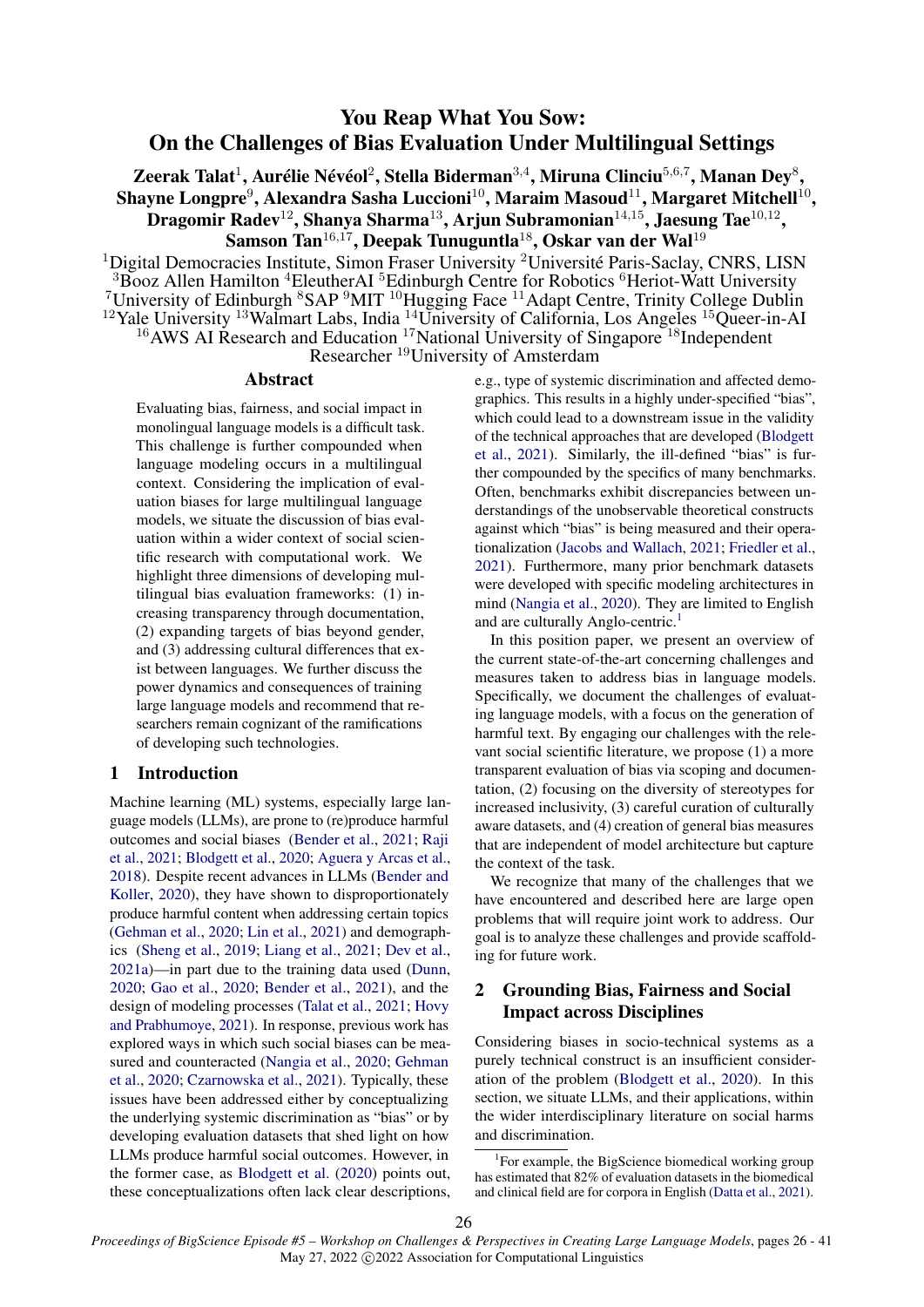#### 2.1 Social Discrimination

Issues of socially discriminatory (human and technological) systems have long been the subject of study for scholars across disciplines, e.g. in Science and Technology Studies [\(Haraway,](#page-11-2) [1988\)](#page-11-2), discard studies [\(Lepawsky,](#page-11-3) [2019\)](#page-11-3), social anthropology [\(Douglas,](#page-10-5) [1978\)](#page-10-5), philosophy of democracy [\(Fraser,](#page-10-6) [1990\)](#page-10-6), gender and LGBTQIA+ studies [\(Spade,](#page-13-2) [2015;](#page-13-2) [Rajunov and Du](#page-12-4)[ane,](#page-12-4) [2019;](#page-12-4) [Keyes et al.,](#page-11-4) [2021;](#page-11-4) [D'Ignazio and Klein,](#page-10-7) [2020\)](#page-10-7), media studies [\(Gitelman,](#page-10-8) [2013\)](#page-10-8), archival studies [\(Agostinho et al.,](#page-8-5) [2019\)](#page-8-5), sociolinguistics [\(Labov,](#page-11-5) [1986;](#page-11-5) [Cheshire,](#page-9-2) [2007\)](#page-9-2), and critical race theory [\(Noble,](#page-12-5) [2018;](#page-12-5) [Benjamin,](#page-8-6) [2019\)](#page-8-6).[2](#page-1-0)

Scholars argue that technical systems are embedded in social contexts [\(Lepawsky,](#page-11-3) [2019;](#page-11-3) [Haraway,](#page-11-2) [1988\)](#page-11-2) and are therefore necessarily evaluated as socio-technical systems interacting with complex social hierarchies [\(Winner,](#page-14-0) [1980;](#page-14-0) [Benjamin,](#page-8-6) [2019;](#page-8-6) [Costanza-Chock,](#page-9-3) [2018;](#page-9-3) [Friedler et al.,](#page-10-4) [2021\)](#page-10-4). When technological systems prioritize majorities, there is a risk they oppress minorities at the personal, communal, and institutional levels [\(Costanza-Chock,](#page-9-3) [2018\)](#page-9-3). [Haraway](#page-11-2) [\(1988\)](#page-11-2) argues that researchers default to a "view from nowhere", without reflecting on the context or use of their research. This default view often represents the interests of dominant majorities, disregarding knowledges from marginalized communities. Considering machine learning systems, [Chun](#page-9-4) [\(2021\)](#page-9-4) argues that the development of such technological systems relies on faulty assumptions (e.g., that past data collections can adequately and fairly predict future human behavior) which can lead to embedded social biases. Situating ourselves in the wider academic literature of social discrimination and marginalization, compels us to recognize that our technical systems must be considered in the social context in which they exist.

#### 2.2 Machine-learned Systems in Social Context

On the topic of socially discriminatory systems within machine learning, [Buolamwini and Gebru](#page-9-5) [\(2018\)](#page-9-5) and [Raji and Buolamwini](#page-12-6) [\(2019\)](#page-12-6) show that there are significant disparities along gendered and racialized lines in commercially available facial recognition and analysis systems. Similar issues of discriminatory social biases in natural language processing (NLP) systems have resulted in emerging research dedicated to the identification, quantification (e.g. [Rudinger et al.,](#page-13-3) [2018;](#page-13-3) [De-](#page-9-6)[Arteaga et al.,](#page-9-6) [2019;](#page-9-6) [Czarnowska et al.,](#page-9-0) [2021\)](#page-9-0), and mitigation of bias [\(Bolukbasi et al.,](#page-8-7) [2016;](#page-8-7) [Sun et al.,](#page-13-4) [2019;](#page-13-4) [Garimella et al.,](#page-10-9) [2021\)](#page-10-9) in NLP systems.

However, these methods tend to obscure rather than remove social biases [\(Gonen and Goldberg,](#page-10-10) [2019\)](#page-10-10), and are particularly brittle when applied to complex, contextual language representations [\(Dev et al.,](#page-9-7) [2020\)](#page-9-7).

Further, operationalization of under-specified "bias"

has varied widely across studies, and in some cases has been internally inconsistent with their stated goals [\(Blod](#page-8-1)[gett et al.,](#page-8-1) [2020;](#page-8-1) [Jacobs and Wallach,](#page-11-1) [2021\)](#page-11-1). The recent surge of LLMs is no exception to such concerns. [Hovy](#page-11-0) [and Prabhumoye](#page-11-0) [\(2021\)](#page-11-0); [Talat et al.](#page-13-1) [\(2021\)](#page-13-1), and [Cao](#page-9-8) [and Daumé III](#page-9-8) [\(2020\)](#page-9-8) argue that socially discriminatory biases can be encoded in several stages of the LLM development process [\(Biderman and Scheirer,](#page-8-8) [2020\)](#page-8-8), including data sampling, annotation, selection of input representations or model, research design, and how the models are situated with regards to the language communities that they are applied to. Language generation models, despite their inference-time flexibility, are particularly susceptible to reproducing hegemonic social biases and generating offensive language, even when not explicitly prompted to do so [\(Sheng et al.,](#page-13-5) [2021;](#page-13-5) [Wallace et al.,](#page-14-1) [2019;](#page-14-1) [Bender et al.,](#page-8-0) [2021\)](#page-8-0).

In efforts to address the expression of such social biases, a number of bias evaluation benchmarks have been proposed [\(Dev et al.,](#page-10-11) [2021b;](#page-10-11) [Zhao et al.,](#page-14-2) [2018;](#page-14-2) [Cao](#page-9-8) [and Daumé III,](#page-9-8) [2020\)](#page-9-8). However, common evaluation benchmarks are fraught with pitfalls in their conceptualization of bias, stereotypes, and harms, including meaningless or poorly formed stereotype constructions, non-intersectional examples, contexts that don't reflect downstream use, and reliance on specific model architectures [\(Blodgett et al.,](#page-8-4) [2021;](#page-8-4) [Jin et al.,](#page-11-6) [2021\)](#page-11-6). Furthermore, bias evaluation benchmarks often make strong assumptions about the validity, reliability, and existence of observable properties, e.g. pronouns, as signals for unobservable theoretical constructs such as gender [\(Ja](#page-11-1)[cobs and Wallach,](#page-11-1) [2021\)](#page-11-1). This is particularly problematic when building benchmarks for biases against communities that resist categorization based on observable characteristics (e.g. LGBTQIA+ and racialized people) and leads to reliance on existing stereotypes [\(Tomasev](#page-14-3) [et al.,](#page-14-3) [2021;](#page-14-3) [Dev et al.,](#page-10-1) [2021a\)](#page-10-1).

This rapid development of NLP resources and tools have further yielded a non-inclusive environment, skewed heavily towards English and Anglo-centric biases [\(Joshi et al.,](#page-11-7) [2020\)](#page-11-7). [Sambasivan et al.](#page-13-6) [\(2021\)](#page-13-6) and [Chan et al.](#page-9-9) [\(2021\)](#page-9-9) contend there remains a significant gap between the communities governing and governed by AI, and advocate for a redistribution of powers and responsibilities in developing responsible AI.

Considering gender bias, [Stanczak and Augenstein](#page-13-7) [\(2021\)](#page-13-7) show that existing methods (1) largely avoid ethical considerations or evaluations of gender bias, (2) focus primarily on binary gender treatment, in mostly Anglo-centric settings, and (3) employ limited or flawed evaluation methodologies. Such issues are in part exacerbated by the general poverty of documentation of datasets [\(Gebru et al.,](#page-10-12) [2018;](#page-10-12) [Bender and Friedman,](#page-8-9) [2018\)](#page-8-9) and machine learning models [\(Mitchell et al.,](#page-12-7) [2019\)](#page-12-7). One way to mitigate these biases includes creating diverse teams with varied backgrounds and life experiences to assure the expression of diverse perspectives [\(Monteiro and Castillo,](#page-12-8) [2019;](#page-12-8) [Nekoto et al.,](#page-12-9) [2020\)](#page-12-9).

<span id="page-1-0"></span> $2<sup>2</sup>$ Many recent works on socially biased technological systems are interdisciplinary, e.g., 'Race After Technology: The New Jim Code' [\(Benjamin,](#page-8-6) [2019\)](#page-8-6) spans critical race theory, science and technology, Black feminism, and media studies.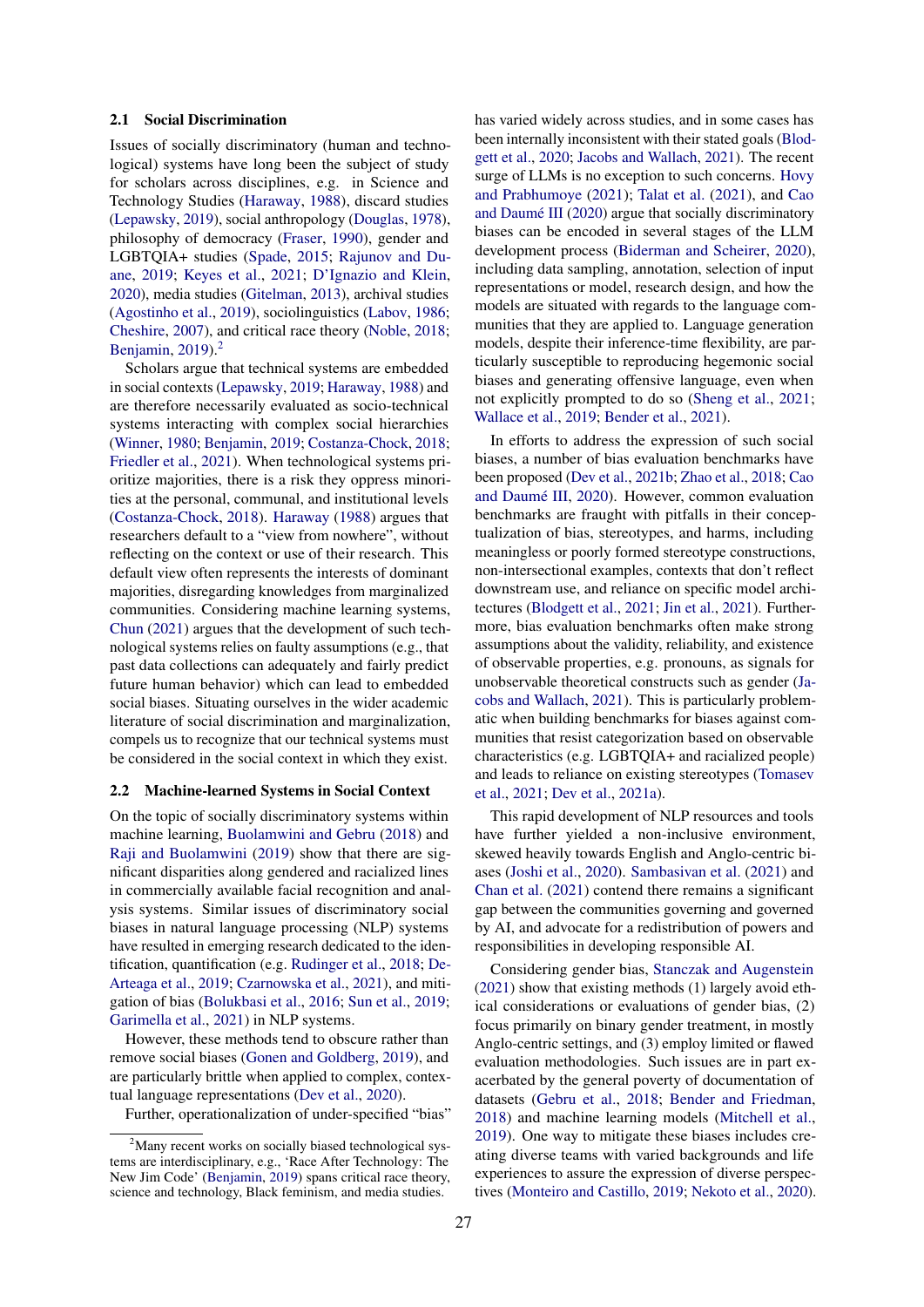However, as critiqued by [Talat et al.](#page-13-1) [\(2021\)](#page-13-1); [West et al.](#page-14-4) [\(2019\)](#page-14-4), incorporating the diversity factor may be inadequate. Biases in language representations and task models can not only reflect, but also amplify bias present in the datasets [\(Barocas and Selbst,](#page-8-10) [2016;](#page-8-10) [Wang et al.,](#page-14-5) [2019\)](#page-14-5). These biases have been investigated and attempts made at creating interpretable representations and providing post-hoc explanations of model predictions.

#### 2.3 Bias, Fairness, and Explainability

Given the grave consequences that inherent or conceptualized biases in ML systems can inflict, *responsible AI* has received a growing amount of research attention [\(Amershi et al.,](#page-8-11) [2020\)](#page-8-11). Responsible AI refers to the creation of ethical principles for AI and the development of AI systems based on these principles [\(Dignum,](#page-10-13) [2017;](#page-10-13) [Schiff,](#page-13-8) [2020\)](#page-13-8). Colloquially, responsible AI encompasses distinct machine learning fields such as fairness, explainability, privacy, and interpretability. Concretely, how can responsible AI principles best contribute to the development of equitable systems?

Examining this question, [Friedler et al.](#page-10-4) [\(2021\)](#page-10-4) propose that building just ML systems requires an *a priori* definition of fairness. However, contemporary decisionmaking systems build on a so-called what-you-see-iswhat-you-get (WYSIWYG) approach that implicitly imbibes multiple fairness definitions or world views, leading to a system based on the conflict between the underlying value systems. To tackle this issue, ML engineers should explicitly state the underlying systemic values, as systems will inevitably comprise certain assumptions [\(Birhane et al.,](#page-8-12) [2021\)](#page-8-12). Thus, implying that biases as inherent to these decision-making systems and should be clearly articulated [\(Bender et al.,](#page-8-0) [2021\)](#page-8-0) by explaining the whys and whats (explainability).

However, a more promising course of action for researchers would be to prioritize fairness in the entire life cycle of a language model. The tendency to consider and mitigate undesirable biases in models after training has completed leaves harmful residues that affect the communities we seek to protect [\(Dev et al.,](#page-10-1) [2021a\)](#page-10-1). Hence, a fruitful approach could be to reduce systemic unfairness by grounding the discussion on clear definitions of fairness based on input from the communities that could be harmed by the system [\(Liao and Muller,](#page-12-10) [2019\)](#page-12-10), explaining the inherent biases, and, if possible, minimizing bias issues by employing the measures discussed in, both, the previous and the following sections.

## <span id="page-2-0"></span>3 Challenges of Bias

Evaluating the social impacts and harmful biases LLMs exhibit is an important development step. However, despite the increased interest in developing bias benchmarks, the field still faces various challenges in evaluating LLMs with *off-the-shelf* benchmarks. In this section, we provide examples of existing bias measures currently used in NLP. We then discuss the challenges that originate from these: (1) they rely on vague definitions of

bias, (2) are restricted to particular model architectures, (3) have limited relevance for different cultural contexts, and (4) are difficult to validate and interpret.

#### 3.1 Examples of Bias Measure Studies

Recently, researchers and practitioners have begun to pay more attention to bias measures in NLP systems [\(Blodgett et al.,](#page-8-1) [2020;](#page-8-1) [Dev et al.,](#page-10-11) [2021b\)](#page-10-11). One line of work has focused on identifying bias in word embeddings: The Word Embedding Association Test (WEAT, [Caliskan et al.,](#page-9-10) [2017\)](#page-9-10) measures bias by comparing the relative distances of two sets of target words (e.g. occupation words: *nurse, doctor*) with respect to two sets of attribute words (e.g., gender attributes: *male, female*) and has inspired other similar approaches [\(Kurita et al.,](#page-11-8) [2019;](#page-11-8) [May et al.,](#page-12-11) [2019;](#page-12-11) [Dev et al.,](#page-9-7) [2020\)](#page-9-7).

Although word embeddings may help identify biases in the context of LLMs, it is often difficult to access the learned contextual language representations of the model [\(Abid et al.,](#page-8-13) [2021;](#page-8-13) [Dev et al.,](#page-9-7) [2020\)](#page-9-7). Furthermore, such methods are developed to address static word embeddings rather than the dynamic contextual word embeddings LLMs rely on [\(Subramonian,](#page-13-9) [2021\)](#page-13-9).

Another research direction is the use of causal inference for measuring biases in LLMs, for example to analyze if the generated text by an LLM is affected considerably by only changing the protected attributes or categories in the input [\(Huang et al.,](#page-11-9) [2020;](#page-11-9) [Madaan](#page-12-12) [et al.,](#page-12-12) [2021;](#page-12-12) [Cheng et al.,](#page-9-11) [2021\)](#page-9-11). In line with this idea, [Huang et al.](#page-11-9) [\(2020\)](#page-11-9) used a sentiment classifier to quantify and reduce the sentiment bias existent in LLMs. Similarly, the CrowS-Pairs benchmark [\(Nangia et al.,](#page-12-3) [2020\)](#page-12-3) leverages the paradigm of minimal pairs to contrast sentences expressing stereotypes against social categories with the same sentences addressing different social categories. Crows-Pairs is designed such for language models to be probed for disparate behavior between the sentences pairs, with the hypothesis that systematic difference in the treatment reflecting the preference for stereotype indicates the presence of bias in the language models. Other examples of bias measures benchmarks include StereoSet [\(Nadeem et al.,](#page-12-13) [2020\)](#page-12-13), WinoMT [\(Stanovsky et al.,](#page-13-10) [2019\)](#page-13-10), BBQ [\(Parrish et al.,](#page-12-14) [2021\)](#page-12-14), BOLD [\(Dhamala et al.,](#page-10-14) [2021\)](#page-10-14), and Toxicity Comment Classification competition [\(Jigsaw,](#page-11-10) [2017\)](#page-11-10).

### <span id="page-2-1"></span>3.2 Defining Bias

The term "bias" is overloaded in the ML and NLP communities, as it is used in the lay (a prejudice towards or against some entity) and the statistical sense (a systematic deviation from a distribution's mean) [\(Campolo](#page-9-12) [et al.,](#page-9-12) [2018\)](#page-9-12). Moreover, researchers often refer to vague definitions of bias and gloss over the details, which results in methods that lack specificity [\(Blodgett et al.,](#page-8-1) [2020\)](#page-8-1). When discussing methods to address bias, it is critical to be precise about the bias being addressed.

Bias can, for instance, be made more specific by being defined along socially relevant dimensions. [Nangia](#page-12-3)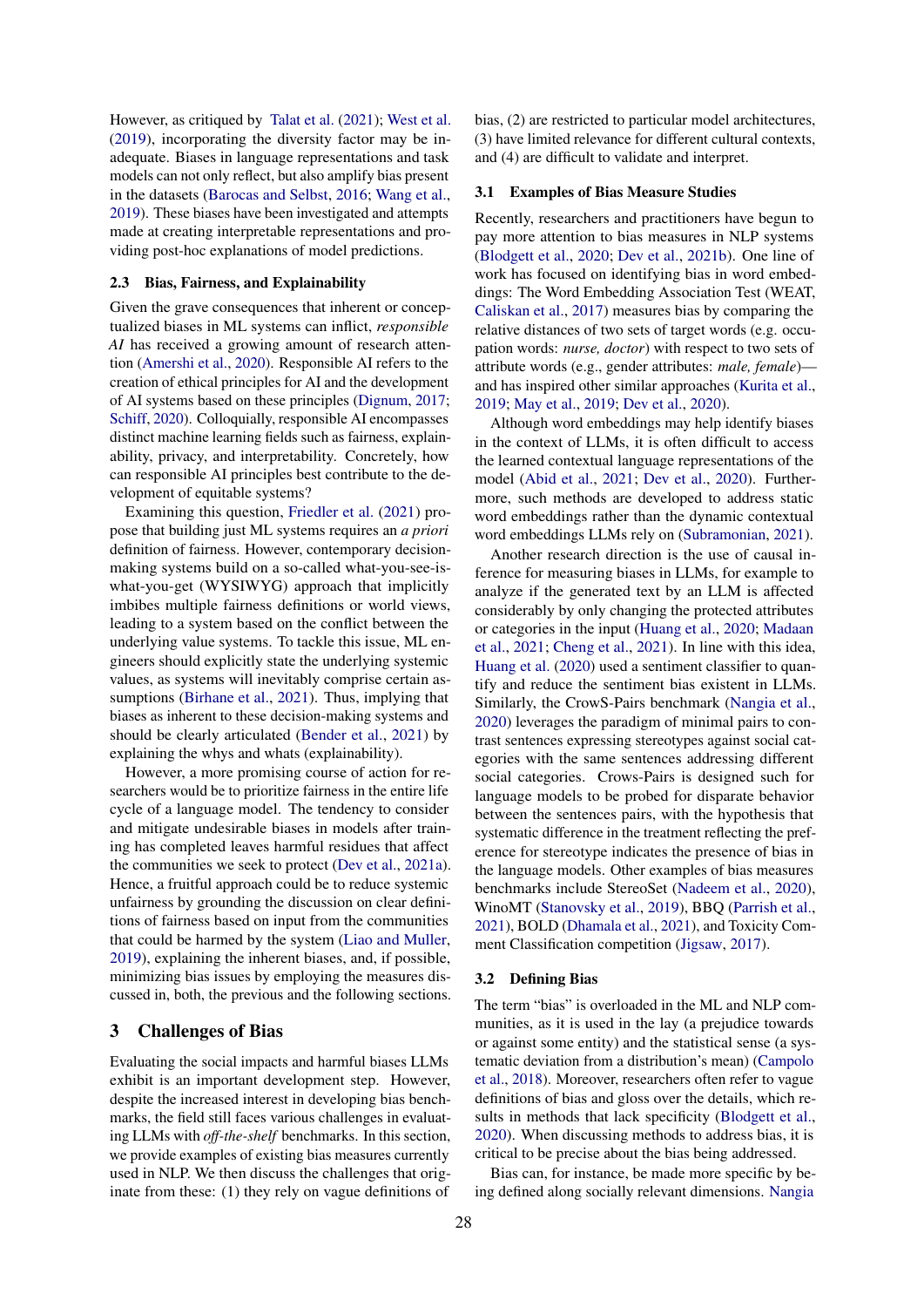[et al.](#page-12-3) [\(2020\)](#page-12-3) consider the protected categories from the US Equal Employment Opportunities Commission and Queer in AI uses a similar list (*gender identity and expression, sexual orientation, disability, neurodivergence, skill set, physical appearance, body size, race, caste, age, nationality, citizenship status, colonial experience, religion*), yet other characteristics may be relevant elsewhere in the world (e.g. illness, migrant, and social status). $3$  However, protected classes are only one dimension along which to define bias; researchers should also be mindful of political biases and biases resulting from the focus on prestigious, highly resourced language varieties, in additions to the intersections of multiple dimensions [\(Kearns et al.,](#page-11-11) [2018;](#page-11-11) [Buolamwini and Gebru,](#page-9-5) [2018;](#page-9-5) [Crenshaw,](#page-9-13) [1991\)](#page-9-13).

With respect to any of the aforementioned dimensions, a "bias" is a preferential disposition towards or against an entity. Colloquially, it is perceived negatively and considered to be unfair treatment. As pointed out by [Barocas et al.](#page-8-14) [\(2017\)](#page-8-14), biases in language models can manifest in the form of *quality-of-service* and *representation* disparities. As quality-of-service bias describes subpar performance of a language model when used by a particular group. For example, LLM-driven machine translation systems provide significantly better support for "prestigious", high-resource languages, and consequently deny quality performance to individuals who do not speak these languages [\(Nekoto et al.,](#page-12-9) [2020\)](#page-12-9). Furthermore, in fundamental NLP tasks such as coreference resolution, LLMs can fail for people who use neopronouns, and often capture meaningless representations for language associated with trans and non-binary individuals. [\(Cao and Daumé III,](#page-9-8) [2020;](#page-9-8) [Dev et al.,](#page-10-1) [2021a\)](#page-10-1). Additionally, [Blodgett et al.](#page-8-15) [\(2018\)](#page-8-15) show that parsing systems trained primarily on White Mainstream American English exhibit disparate performance on African American English and [Tan et al.](#page-13-11) [\(2020\)](#page-13-11) show that English question answering and machine translation systems often fail on the morphological variation that is often present in non-prestige and Learner Englishes.

Representation biases consist of stereotypes and under-representation (or over-representation) of data or model outputs. Stereotyping is a cognitive process that manifests from often negative cultural norms about a characteristic; stereotyping permeates what people do, say, or write. A long line of work has shown that language models capture social stereotypes, for example, with respect to binary gender and occupations [\(Zhao et al.,](#page-14-2) [2018;](#page-14-2) [Bordia and Bowman,](#page-9-14) [2019;](#page-9-14) [de Vassimon Manela et al.,](#page-9-15) [2021\)](#page-9-15). With regard to (under)representation, in MIMIC-III, a clinical notes dataset, only 1.9% of patients identify as Asian, in comparison to 71.5% who identify as white [\(Chen et al.,](#page-9-16)

[2020\)](#page-9-16). Furthermore, blocklists in the Colossal Clean Crawled Corpus (C4) dataset disproportionately filter words related to queerness and language that is not White-aligned English [\(Dodge et al.,](#page-10-15) [2021\)](#page-10-15). Notably, quality-of-service and representation biases are not mutually exclusive; for instance, the brittle representations learned by a LLM for language associated with trans and non-binary individuals largely stems from the severe under-representation of this in training data [\(Dev](#page-10-1) [et al.,](#page-10-1) [2021a;](#page-10-1) [Barocas and Selbst,](#page-8-10) [2016\)](#page-8-10).

The breakdown of biases into quality-of-service and representation disparities is only one of many possible lenses. It is also critical to explicitly consider biases stemming from disparities in resources, broadly defined in terms of data availability, time to invest into dataset curation, access to compute resources, financial resources, and more [\(Bender et al.,](#page-8-0) [2021\)](#page-8-0).

#### 3.3 Overreliance on Model Architectures

Current benchmarks often measure bias in specific downstream tasks (e.g. Machine Translation [\(Stanovsky](#page-13-10) [et al.,](#page-13-10) [2019\)](#page-13-10), Question Answering [\(Parrish et al.,](#page-12-14) [2021\)](#page-12-14), or Text Generation [\(Dhamala et al.,](#page-10-14) [2021\)](#page-10-14)), while others focus on bias in LLMs more generally (e.g [Kurita et al.,](#page-11-8) [2019;](#page-11-8) [Nadeem et al.,](#page-12-13) [2020;](#page-12-13) [Nangia et al.,](#page-12-3) [2020\)](#page-12-3). This has the advantage of being more widely applicable, as many NLP systems are based on LLMs, and it avoids the need for creating and validating a new benchmark for each possible downstream task. Yet, when the benchmarks heavily rely on the model architecture rather than the task specification, quantitative comparison between different models based on these benchmarks is no longer possible. In such cases, it also becomes more difficult to assess the validity of the bias measure in how it relates to other benchmarks (criterion validity) and the more abstract notion of fairness (construct validity).

Some researchers circumvent this problem by adapting the original bias metric, but care should be taken when doing so. For instance, bias metrics originally developed for masked language models have been adapted by using perplexity (e.g. [Nadeem et al.,](#page-12-13) [2020\)](#page-12-13) or prompting (e.g. [Gao et al.,](#page-10-16) [2021;](#page-10-16) [Sanh et al.,](#page-13-12) [2021\)](#page-13-12) instead. While these could still result in important insights, they also open new questions. Are the underlying assumptions of the bias measure still valid? Can you compare the bias metrics across different (future) types of models? Do the results of the initial validation of the benchmark still hold? And how does the kind of training data impact the evaluation that assumes a different training domain (e.g., legal texts vs. social media)?

While bias is ideally defined independently of the particular model architecture—not least because implementations change over time—we should not fall into a generalization trap either. As argued before, bias is inherent to systems and context-sensitive, and we should not strive for a panacea bias measure. Instead, the goal should be to develop methods that are task-specific yet independent of a given architecture, to the degree that

<span id="page-3-0"></span> $3$ Queer in AI (<http://queerinai.org/>) is a grassroots D&I organization that seeks to empower queer and trans researchers in AI and advance research at the intersections of AI and queerness. Their list of categories can be found here: <http://queerinai.org/code-of-conduct>.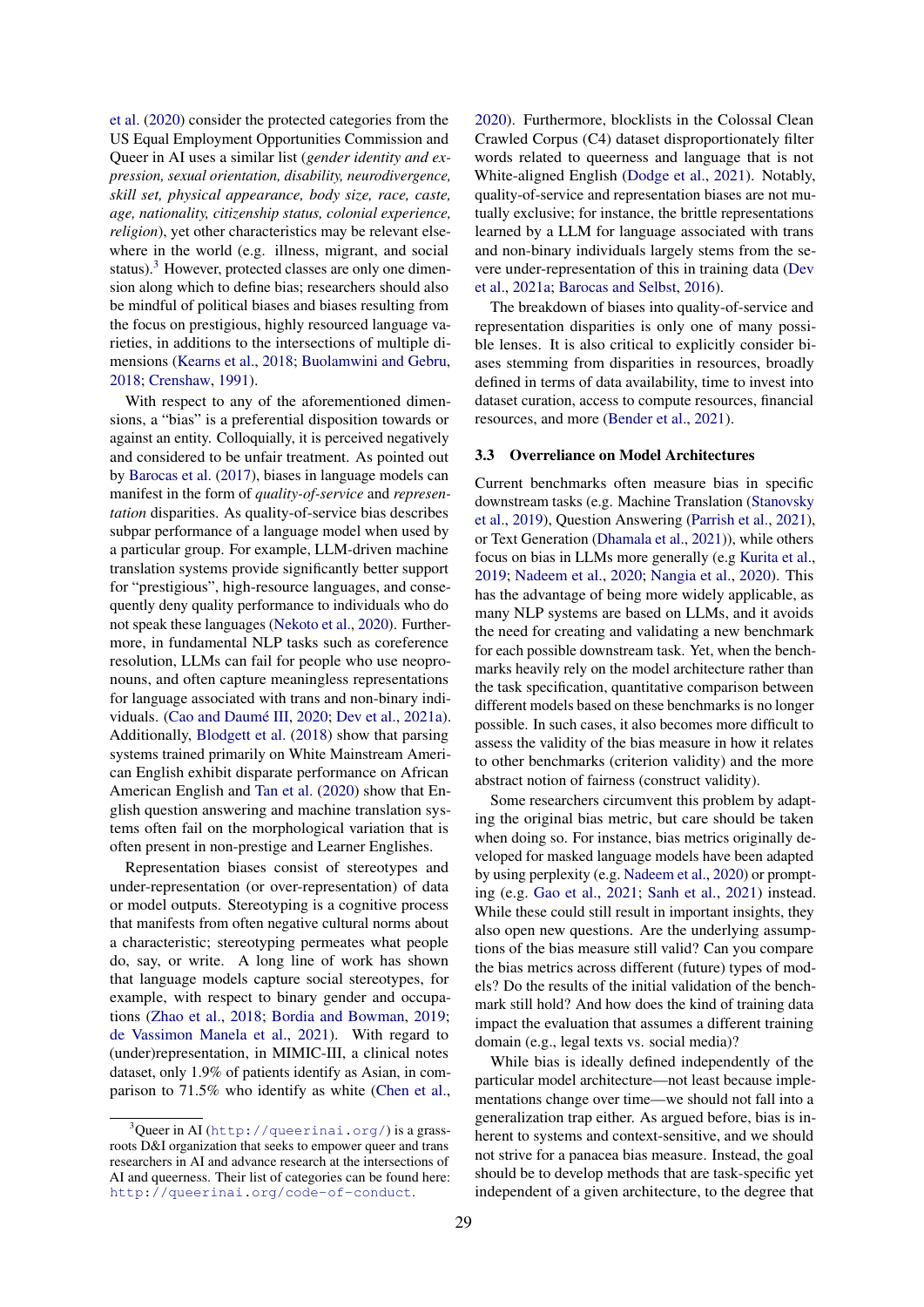this is possible. Researchers should keep this tension between task- and architecture-specific measures in mind when designing methods for measuring biases in LLMs.

#### 3.4 Bias Measures are Anglo-centric

Despite the need for evaluating LLMs for a wide range of languages, bias benchmarks that cover non-English languages are rare [\(Zhou et al.,](#page-14-6) [2019;](#page-14-6) [Joshi et al.,](#page-11-7) [2020\)](#page-11-7). As a solution, simply translating existing English benchmarks is not ideal: manual translation is a labor-intensive and highly skilled task, while automated translations are prone to errors and could potentially introduce new algorithmic sources of bias. Moreover, translated benchmarks may only test for Anglo-centric biases, which do not necessarily hold in many non-Western cultural contexts. For instance, many gender bias evaluations focus on Western professions, which are grammatically gendered in some languages [\(Chen](#page-9-17) [et al.,](#page-9-17) [2021;](#page-9-17) [Zhou et al.,](#page-14-6) [2019\)](#page-14-6) or may not cover other prevalent occupations outside the U.S. [\(Escudé Font](#page-10-17) [and Costa-jussà,](#page-10-17) [2019\)](#page-10-17). WinoMT [\(Stanovsky et al.,](#page-13-10) [2019\)](#page-13-10) is one of the few benchmarks that covers multiple languages, but it comes with its own downsides. The sentences are generated from templates that capture a limited range of actual language use; the samples are translated from English examples, which may not reflect how stereotypes would occur in other languages; and the scope is limited to machine translation systems, and therefore WinoMT may not be suitable for multilingual models that are not trained on this specific task. The tightly coupled nature of bias and cultural context should be emphasized when designing a multilingual bias benchmark.

#### <span id="page-4-2"></span>3.5 Validity of Bias Measures

Towards making NLP systems more just, we must understand the flaws of common bias measures and develop better guidelines to address biases. According to [Jacobs](#page-11-1) [and Wallach](#page-11-1) [\(2021\)](#page-11-1) and [Blodgett et al.](#page-8-4) [\(2021\)](#page-8-4), bias measures are measurement models which link observable properties, e.g., quality-of-service and representational biases, with unobservable theoretical constructs such as social discrimination, power dynamics, and systemic oppression. Consequently, bias measures are deeply political. Notably, a vast majority of bias measures themselves rely on other measurement models, such as the presence of gendered pronouns, to infer theoretical protected categories, e.g., gender. Moreover, bias measures may cause further epistemic violence onto the marginalized by creating a veneer of fairness, in spite of ongoing marginalization [\(Gonen and Goldberg,](#page-10-10) [2019;](#page-10-10) [Talat et al.,](#page-13-1) [2021;](#page-13-1) [Jacobs and Wallach,](#page-11-1) [2021\)](#page-11-1). In ensuring the reliability, validity, and correct interpretation of bias measures, it is critical to examine all components in a bias measurement method.

Upstream measurement models that infer protected categories can be unreliable or even non-existent. For instance, pronouns and gendered names are usually employed as proxies for binary gender, which is problematic [\(Dev et al.,](#page-10-1) [2021a\)](#page-10-1). Furthermore, characteristics like sexuality and disability are usually unobservable, which can lead to a reliance on hegemonic stereotypes and unnatural language in bias evaluation benchmarks [\(Tomasev et al.,](#page-14-3) [2021;](#page-14-3) [Hutchinson et al.,](#page-11-12) [2020\)](#page-11-12).

With regard to validity, [Blodgett et al.](#page-8-4) [\(2021\)](#page-8-4) reviews how bias measures often rely on operationalization of stereotypes that are invalid for reasons such as misalignment and conflation. Additionally, the mathematical formalization of most bias measures is based on notions of parity-based fairness and do not reflect other conceptualizations of fairness such as distributive justice [\(Jacobs and Wallach,](#page-11-1) [2021\)](#page-11-1). Another source of invalidity of bias measures lies in the purported generality of associated benchmarks. [Raji et al.](#page-12-0) [\(2021\)](#page-12-0) argue that the "instantiation [of benchmarks] in particular data, metrics and practice" undermines the validity of their construction to have "general applicability." Moreover, measurement models for protected categories fallaciously assume that the identities being indirectly observed can be discretized. Hence, [Dev et al.](#page-10-11) [\(2021b\)](#page-10-11) advocate for documenting the limitations of bias measures and related data in terms of their validity. In this process, it is critical to describe the relationship between the context of the data, model usage, and bias measure at stake.

## <span id="page-4-1"></span>4 The Elephant in the Room: Power, Privilege, and Point of View

Throughout the paper, we have primarily discussed bias in language models as a mechanical phenomenon. However, it is important to situate these discussions within the context and power dynamics of the way that NLP is practiced — both in research and in application [\(Miceli](#page-12-15) [et al.,](#page-12-15) [2022\)](#page-12-15). In this section, we discuss sociopolitical influences on AI ethics and bias research in NLP. We argue that contemporary developments of LLMs have been an exercise in financial, institutional, ecological, linguistic, and cultural privilege. They are the consequence of the political will to create totalizing technologies and evaluation of bias, fairness and social impact should be viewed as a countervailing power mechanism, although in some cases serve to obscure these.

#### 4.1 Large Language Models are Expensive

The current dominant paradigm in natural language processing is driven by the creation of ever-larger pretrained transformer models [\(Brown et al.,](#page-9-18) [2020\)](#page-9-18). As the size of LLMs increases, so do the requirements for hardware, energy, and time. For example, GPT-NeoX 20B [\(Black et al.,](#page-8-16) [2022\)](#page-8-16) was trained for 1830 hours on 96 A100 GPUs, consuming 43.92 MWh of electricity and emitting 23 metric tons of  $CO<sub>2</sub>$ . Based on the current price listing of the cloud provider the model was trained on, training such a model would cost between 250,000 and 500,000 USD.<sup>[4](#page-4-0)</sup> While this is not on the scale of the

<span id="page-4-0"></span><sup>&</sup>lt;sup>4</sup>The lower end of this range reflects the common practice of giving discounts of up to 50% for large purchases, while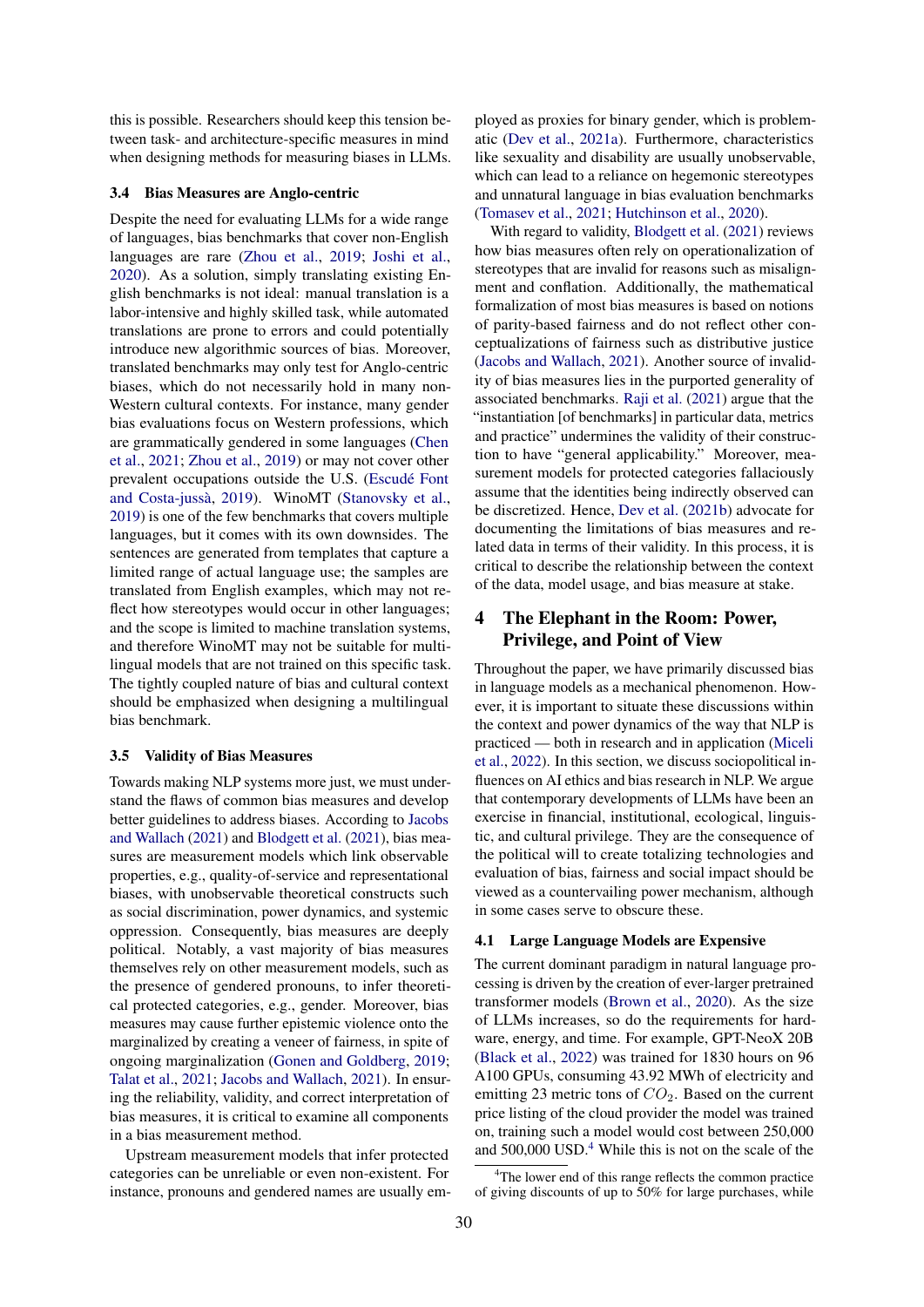largest research programs, it is a significant amount of money and beyond the funding of many institutions, or beyond their political will to spend.

While the development of such models can contribute towards improving the ability of people with less resources to pursue cutting edge *downstream* research, such pursuits have significant costs and barriers to entry for *upstream* research. This creates a stratification of research, wherein money is a barrier of entry for some forms of research but not for others.

### <span id="page-5-1"></span>4.2 Language is Multicultural, Language Models are Not

Although there are thousands of spoken languages in the world, the overwhelming majority of LLMs are monolingual and encode white respectability politics [\(Thylstrup and Talat,](#page-14-7) [2020;](#page-14-7) [Kerrison et al.,](#page-11-13) [2018\)](#page-11-13) onto minoritized variants of English [\(Gehman et al.,](#page-10-0) [2020\)](#page-10-0). In this way, the cost of the developing LLMs extends from externalizing computational and infrastructural costs, to externalizing languages and language variants [\(Lau,](#page-11-14) [2021\)](#page-11-14). Specifically, the vast majority of LLMs are trained to operate on an unspecified variant of "English" [\(Bender,](#page-8-17) [2019\)](#page-8-17), and in some cases Chinese (see Table [1](#page-7-0) for a detailed overview of the top 25 LLMs). The dominance of English, and to a lesser degree Chinese, reifies cultural hegemonies and precipitates technological imperialism. Even when researchers seek to include other languages, these purportedly multilingual models often underserve certain languages and communities [\(Kerri](#page-11-13)[son et al.,](#page-11-13) [2018;](#page-11-13) [Virtanen et al.,](#page-14-8) [2019;](#page-14-8) [Kreutzer et al.,](#page-11-15) [2022;](#page-11-15) [Gururangan et al.,](#page-11-16) [2022\)](#page-11-16). We also note that few of these models have been assessed for bias or fairness (see table [1\)](#page-7-0).

This act relies on two foundations. First, LLMs should only be used for languages that they have been developed for, with the cultural stereotypes that they have been trained on, thus limiting LLMs to be used within a small set of cultural contexts, or casting cultural contexts for which they are trained onto ones that they are not developed for. Second, should a multilingual LLM be trained, its primary data sources will still be in English, whereas the remaining languages will only be incidental to it. Such cultural imperialism is evident from the fact that only 2 of the 14 organizations involved in developing LLMs have teams in multiple countries (see table [1\)](#page-7-0). Further, all multinational LLM efforts, except for one, draw their membership from the USA, UK, Germany, & Australia. GPT-NeoX 20B [\(Black](#page-8-16) [et al.,](#page-8-16) [2022\)](#page-8-16) is an exception, as it also includes authors from India. A commonly-used resource for developing LLMs, CommonCrawl, relies on data that primarily stems from the US [\(Dodge et al.,](#page-10-15) [2021\)](#page-10-15) and is written in privileged dialects of English [\(Dunn,](#page-10-2) [2020\)](#page-10-2). This prioritization is reflected by 16 teams being physically located in the U.S. Consequently, the current state of LLM development is a totalizing endeavor [\(Talat et al.,](#page-13-1)

the upper end reflects the sticker price of the systems.

[2021\)](#page-13-1), which engages in externalization across a number of axes, as is apparent from the infrastructural and development practices and the efforts to evaluate and mitigate social harms that arise from such technologies.

#### 4.3 Large Language Models Allow Powerful Actors to Control NLP Research

Due to the costs involved with training large language models and the small number of actors who have decided to train them, the overwhelming majority of research studying their properties is not carried out by people who train LLMs. When the actors that do possess the models choose to not publicly release them, model trainers are afforded control over the research that can be conducted with and by these models. Famously, OpenAI's initial announcement of GPT-3 asserted that access to the model would be heavily restricted while the company continued to research ethical interventions in their model. OpenAI is not alone in this; the idea that it is inherently dangerous to release models to the public has been put forth by several other actors in this space [\(Weidinger et al.,](#page-14-9) [2021a;](#page-14-9) [Askell et al.,](#page-8-18) [2021\)](#page-8-18).

It is essential to recognize that the decisions regarding access and the kind of research that can be conducted on large language models (or any ML models, for that matter) is an inherently political one [\(Leahy and Biderman,](#page-11-17) [2021\)](#page-11-17). Regardless of the truth of the aforementioned claims, they are highly contentious political claims and should be treated as such rather than passively accepted.

Direct access to LLMs is important to perform independent research on their datasets, functions, and societal impact [\(Kandpal et al.,](#page-11-18) [2022;](#page-11-18) [Carlini et al.,](#page-9-19) [2022\)](#page-9-19). While language models produced by the academic research community are widely available for critical examination, commercial systems are often only available through APIs provided by the developers (see table [1](#page-7-0) for an overview on access for the 25 largest pretrained language models. Such restrictions to access to the models and resources that they are developed for provide a significant barrier to a) principles of open science and b) research on how the datasets and language models themselves embed and amplify social biases.

### <span id="page-5-0"></span>5 Addressing Bias

Researchers have developed various strategies to address bias in large language models. As discussed in earlier sections, however, these strategies are insufficient to tackle multiple dimensions of bias. Below, we enumerate a few ways in which bias can be addressed by the research community to effectively engage with our aforementioned concerns: (1) moving towards a more transparent way of evaluating bias, (2) focusing on the diversity of stereotypes and increasing inclusivity, and (3) considering the impact of linguistic and cultural differences on the identification and mitigation of bias in designing culturally comparable datasets. We would like to highlight that these suggestions are not exhaustive. They will, however, guide the work in this area.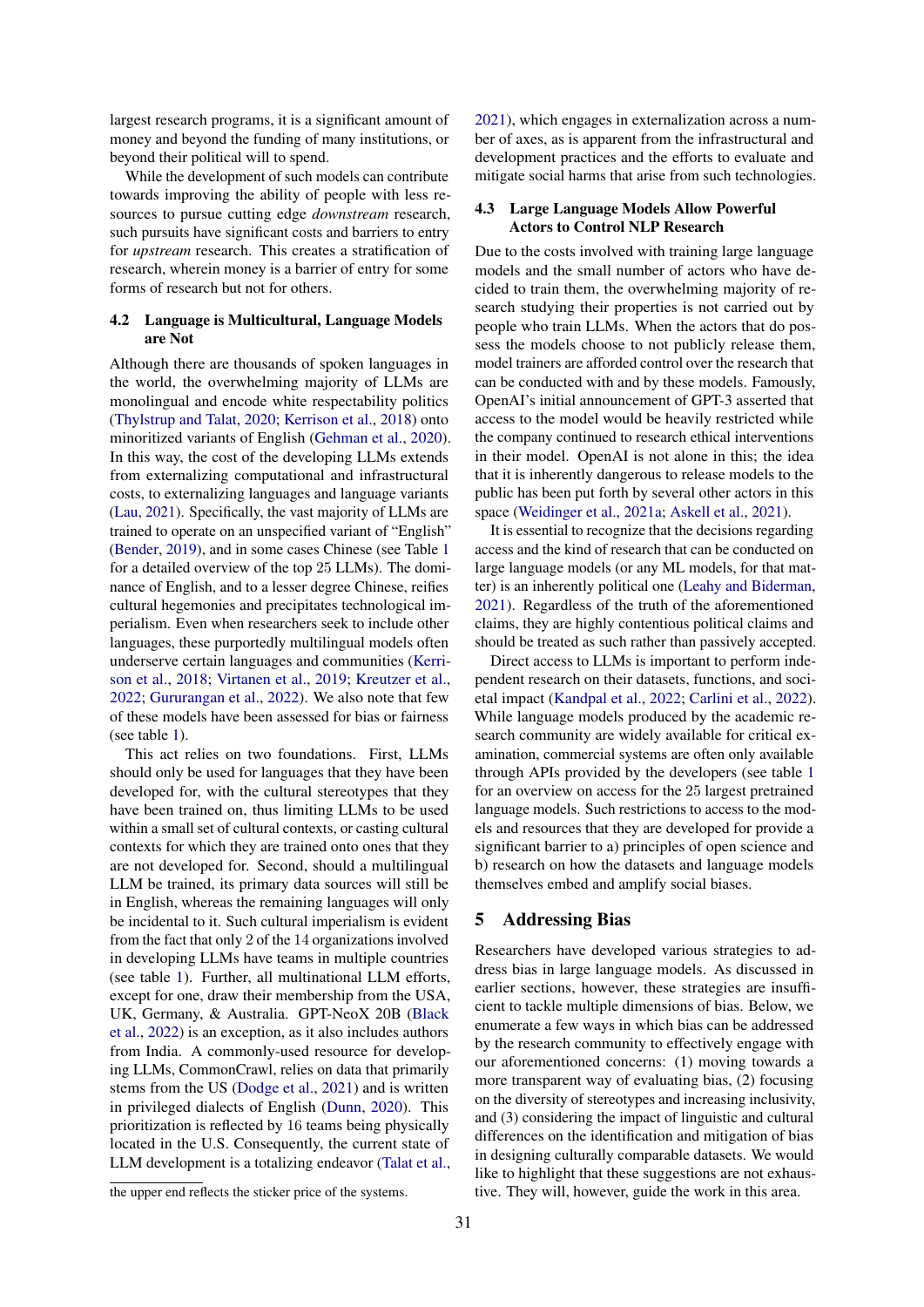#### 5.1 Transparency Through Documentation

Stereotypes and biases cover a broad definition and vary in conceptualization across geographical and cultural contexts. To ensure that the nuances are well communicated and that practitioners understand the applicability of the evaluation approach, we suggest documenting a thorough analysis of the scope. Below, we provide a starting point based on [Mitchell et al.](#page-12-7) [\(2019\)](#page-12-7); [Gebru](#page-10-12) [et al.](#page-10-12) [\(2018\)](#page-10-12); [Dev et al.](#page-10-11) [\(2021b\)](#page-10-11); [Blodgett et al.](#page-8-1) [\(2020\)](#page-8-1).

Defining the scope of the approach [Blodgett et al.](#page-8-1) [\(2020\)](#page-8-1) found that works around bias "often fail to explain what kinds of system behaviors are harmful, in what ways, to whom, and why." It thus becomes imperative to question what underrepresented groups would benefit more from a given evaluation benchmark. We therefore urge researchers and practitioners to clearly specify the demographic a particular method is relevant for. Moreover, given how social hierarchies intertwine tightly with language and may present themselves through its peculiarities, we also encourage researchers to specify the limitations and scope of their approaches.

As an example, we consider the gender bias evaluation in English [\(Zhao et al.,](#page-14-2) [2018;](#page-14-2) [Stanovsky et al.,](#page-13-10) [2019;](#page-13-10) [Levy et al.,](#page-11-19) [2021;](#page-11-19) [Sharma et al.,](#page-13-13) [2021\)](#page-13-13), where the bias might present itself through strong associations between grammatical constructs like pronouns. The same does not hold true for genderless languages, despite the existence of the bias [\(Zmigrod et al.,](#page-14-10) [2019\)](#page-14-10). Thus, evaluation benchmarks and approaches do not always transfer well to other languages. Additionally, while such benchmarks use gender associations to professions for their evaluation, this method covers only one aspect of the social hierarchy, and does not address gender bias in language in its entirety. By being binary in nature and tightly coupled to Anglo-centric contexts (see [§3\)](#page-2-0) benchmarks are limited in their scope and relevance. While most recent works do include ethical considerations, the limitations and scope are only vaguely specified. We advocate for such limitations to be highlighted and pointed out for the community to have a clearer picture about the steps that need to be taken towards greater inclusivity.

Documenting the demographics Previous work has highlighted the importance of engaging with individuals on the receiving end of the bias [\(Bender et al.,](#page-8-0) [2021\)](#page-8-0). It thus becomes important to understand the demographics of those involved in the creation of the benchmarks. As previously shown [\(Al Kuwatly et al.,](#page-8-19) [2020\)](#page-8-19) there exists a relation between annotators' identities and toxicity/bias in dataset. On this basis, we urge the researchers to collect and document the demographic information and annotator attitude scores [\(Sap et al.,](#page-13-14) [2021\)](#page-13-14). Building upon the same, we encourage the collection and reporting of this information about the researchers involved.

#### 5.2 Diversity Beyond Gender Bias

The majority of previous work on bias has focused particularly on gender bias [\(Zhao et al.,](#page-14-2) [2018;](#page-14-2) [Stanovsky](#page-13-10)

[et al.,](#page-13-10) [2019;](#page-13-10) [Levy et al.,](#page-11-19) [2021;](#page-11-19) [Sharma et al.,](#page-13-13) [2021\)](#page-13-13) and the very few works [\(Nadeem et al.,](#page-12-13) [2020;](#page-12-13) [Nangia et al.,](#page-12-3) [2020\)](#page-12-3) that take other dimensions of biases into account, have their own shortcomings, as discussed in Section [3.](#page-2-0) It thus becomes important to diversify the range of bias and stereotypes that are being investigated by research, and covered by a certain evaluation technique. In extending the coverage to more dimensions, context stands as an important aspect of bias. The contextual aspects of bias as represented in language, culture, and history hold a significant role in forming and assessing the bias itself. Hence, as a practice, we encourage researchers to consider these three aspects when constructing bias measures and datasets.

In discussing bias, it is important to note that discrimination does not occur in a vacuum. An act of discrimination against a person may be directed towards several intersecting identities. Considering bias using a singleaxis framework makes it impossible to engage with and evaluate the harms extended to the social groups that lie at the intersection of multiple identities [\(Crenshaw,](#page-9-13) [1991\)](#page-9-13). In an Indian context, for example, even those who identify as belonging to the "same" caste [\(Malik](#page-12-16) [et al.,](#page-12-16) [2021\)](#page-12-16), can have varied lived experiences based on class, gender, and other identities. More precisely, it is impossible to disentangle which specific identity a discriminatory act is directed against. Previous works have highlighted the importance of studying intersectional bias [\(Bender et al.,](#page-8-0) [2021;](#page-8-0) [Buolamwini and Gebru,](#page-9-5) [2018;](#page-9-5) [Field et al.,](#page-10-18) [2021;](#page-10-18) [Guo et al.,](#page-10-19) [2019;](#page-10-19) [Crenshaw,](#page-9-13) [1991\)](#page-9-13) but little research has been conducted around addressing such biases [\(Magee et al.,](#page-12-17) [2021;](#page-12-17) [Guo and](#page-10-20) [Caliskan,](#page-10-20) [2021\)](#page-10-20). We thus encourage researchers to develop measures and benchmarks which are grounded in intersectional understanding of bias and adequately address the lived experiences of various social groups, towards increased inclusivity and fairness.

Not only can the dimensions and context influence our definitions and approaches to bias, but the categories (values) assigned to each dimension (e.g., age) can also limit our understanding and solution of bias. For instance, the majority of gender-bias evaluation datasets solely deal with binary gender, i.e., male and female, with just a handful covering non-binary genders with only minimal representation [\(Dev et al.,](#page-10-1) [2021a;](#page-10-1) [Cao and](#page-9-8) [Daumé III,](#page-9-8) [2020\)](#page-9-8). As a result, category inclusiveness is critical in the development of a high-quality bias evaluation dataset. A set of categories that can act as a starting point are provided by Queer in AI in Section [3.2.](#page-2-1)

#### 5.3 Acknowledging Differences

Stereotype and bias formation is influenced by culture. As a result, what might be a stereotype in a given culture might not stand relevant in another. For instance, the characterization that parental leave is for mothers is considered stereotypical in the United States, but not in Sweden, where parental leave is split between both parents.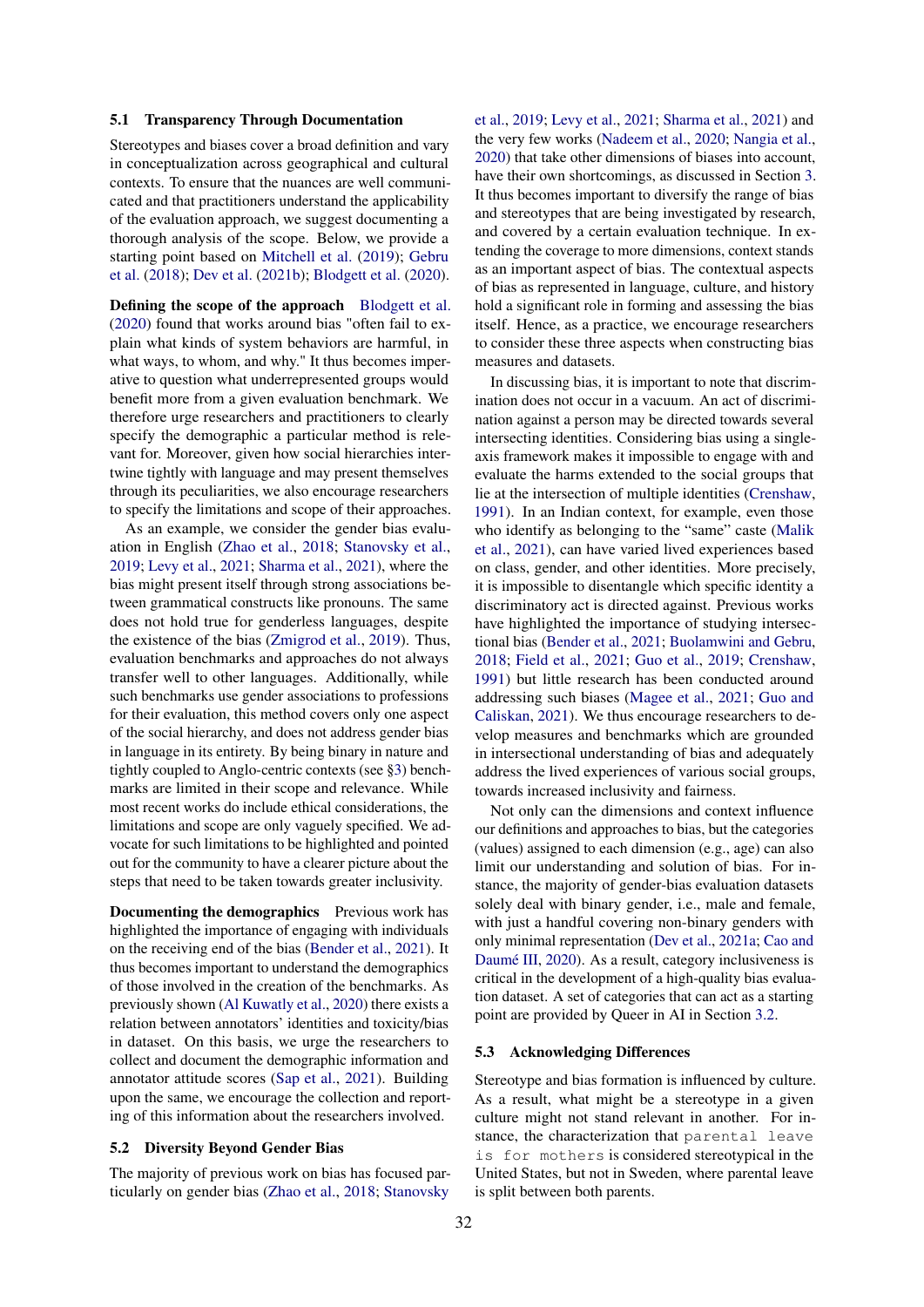<span id="page-7-0"></span>

|                   | Organization               | <b>Author Location</b> | Language         | Parameters | Model Access | <b>Bias Eval</b>                          |
|-------------------|----------------------------|------------------------|------------------|------------|--------------|-------------------------------------------|
| MT-NLG            | Microsoft, NVIDIA          | <b>USA</b>             | English          | 530 B      | Closed       | Smith et al. (2022)                       |
| Gopher            | DeepMind                   | <b>USA</b>             | English          | 280 B      | Closed       | Weidinger et al. (2021b)                  |
| ERNIE 3.0         | Baidu                      | China                  | English, Chinese | 260 B      | Closed       |                                           |
| Yuan $1.0$        | Inspur AI                  | China                  | Chinese          | 245 B      | Closed       |                                           |
| HyperCLOVA        | <b>NAVER</b>               | Korea                  | Korean           | 204 B      | Closed       |                                           |
| PanGu- $\alpha$   | Huawei                     | China                  | Chinese          | 200 B      | Closed       |                                           |
| Jurassic-1        | AI21 Labs                  | Israel                 | English          | 178 B      | Commercial   |                                           |
| GPT-3             | OpenAI                     | <b>USA</b>             | English          | 175 B      | Commercial   | Brown et al. $(2020)$                     |
| LaMDA             | Google                     | <b>USA</b>             | English          | 137 B      | Closed       | Thoppilan et al. (2022)                   |
| Anthropic LM      | Anthropic                  | <b>USA</b>             | English          | 52 B       | Closed       | Askell et al. (2021)                      |
| GPT-NeoX-20B      | EleutherAI                 | Multinational          | English          | 20 B       | Open         | (Gao et al., 2020; Biderman et al., 2022) |
| Turing NLG        | Microsoft                  | <b>USA</b>             | English          | 17B        | Closed       |                                           |
| FairSeq Dense     | Meta AI                    | Multinational          | English          | 13 B       | Open         |                                           |
| mT5               | Google                     | <b>USA</b>             | Multilingual     | 13 B       | Open         |                                           |
| ByT5              | Google                     | <b>USA</b>             | English          | 13 B       | Open         |                                           |
| T <sub>5</sub>    | Google                     | <b>USA</b>             | English          | 11B        | Open         |                                           |
| <b>CPM 2.1</b>    | <b>Tsinghua University</b> | China                  | Chinese          | 11B        | Open         |                                           |
| Megatron 11B      | <b>NVIDIA</b>              | <b>USA</b>             | English          | 11B        | Open         |                                           |
| WuDao-GLM-XXL     | Beijing Academy of AI      | China                  | Chinese          | 10B        | Open         |                                           |
| WuDao-GLM-XXL     | Beijing Academy of AI      | China                  | English          | 10B        | Open         |                                           |
| <b>BlenderBot</b> | Meta AI                    | <b>USA</b>             | English          | 9 B        | Open         |                                           |
| Megatron-LM       | <b>NVIDIA</b>              | <b>USA</b>             | English          | 8 B        | Closed       |                                           |
| <b>XGLM</b>       | Meta AI                    | Multinational          | Multilingual     | 7 B        | Open         |                                           |
| GPT-J-6B          | EleutherAI                 | Multinational          | English          | 6 B        | Open         | (Gao et al., 2020; Biderman et al., 2022) |

Table 1: The 25 largest pretrained dense language models, ranging from 6 billion parameters to 530 billion. Models are overwhelmingly trained by teams located in the US and on English text. Less than half of the language models were evaluated for bias by their creators.

Previous sections have criticized the Anglo-centricity in the research of NLP bias and the influence on languages other than English. In particular, the lack of culturally-aware datasets limits the degree to which future NLP algorithms can be evaluated for biases. More crucially, these unspecified languages and cultures are on the receiving end of unmanaged effects. As a result, researchers are encouraged to develop bias datasets and benchmarks for non Anglo-centric cultures and languages [\(Bender et al.,](#page-8-0) [2021\)](#page-8-0). Involving experts in related areas, especially participants with lived experiences of language-related harms, might aid decisions at all parts of this process, e.g. deciding what groups and content to include in research or dataset design [\(Liao](#page-12-10) [and Muller,](#page-12-10) [2019;](#page-12-10) [Dev et al.,](#page-10-1) [2021a;](#page-10-1) [McMillan-Major](#page-12-18) [et al.,](#page-12-18) [2022\)](#page-12-18). Overall, having culturally diverse and comparable datasets for a diverse set of languages (ideally covering all languages) is critical for evaluating multilingual models. Moreover, the applicability of bias measures across various languages suggests the necessity for cross-linguistic metrics or measurements that can be extended to different languages or cultures [\(Zhou](#page-14-6) [et al.,](#page-14-6) [2019;](#page-14-6) [Escudé Font and Costa-jussà,](#page-10-17) [2019;](#page-10-17) [Malik](#page-12-16) [et al.,](#page-12-16) [2021\)](#page-12-16).

## <span id="page-7-1"></span>6 Conclusion

Recent improvements in LLMs to mimic human text have led to a surge in research that seeks to identify and address the harms arising from their training and deployment. However, the considerations on social harms that arise has been limited to narrow, Anglo-centric, contradictory, and often underspecified definitions of fairness and bias. Furthermore, the development of contemporary methods has conflated task-specific and architecture-specific designations. Compounded with the structural inequalities around resources, language, and identity, this has yielded an overreliance on prestige forms of English for developing LLMs and interrogating and addressing the social biases that they harbor. Situating these methods within such Englishes has had the consequence of over-emphasizing Western-centric social categories. Moreover, datasets for evaluating social biases in LLMs have traditionally failed to denote and specify the context within which biases are situated. Such concerns have been the cause for questions around the validity of the developed measures, and in particular for multilingual LLMs.

To address such challenges, we propose that developing methods for multilingual LLMs requires researchers to provide thorough documentation of their approaches, including documenting the scope, demographics of speakers, and potential annotators. Additionally, we also recommend that researchers situate their bias evaluation methods within the specific context of the languages that the model operates on. In doing so, bias evaluation methods can be made to specifically address biases under the conditions and contexts that they occur in each of the model's languages. Furthermore, we recommend that researchers examine diversity issues beyond gender bias, with a particular focus on intersectional issues [\(Guo and Caliskan,](#page-10-20) [2021\)](#page-10-20).

Finally, we recommend that researchers are cognizant of the social and environmental harms that developing LLMs have. For instance, developing ever-larger language models that achieve marginal improvements for English may bring a smaller benefit than developing a LLM for other languages. Thus, in a consideration of developing a new language model, we implore researchers to consider ways in which harms can be limited, or the benefits can come to compensate for their costs.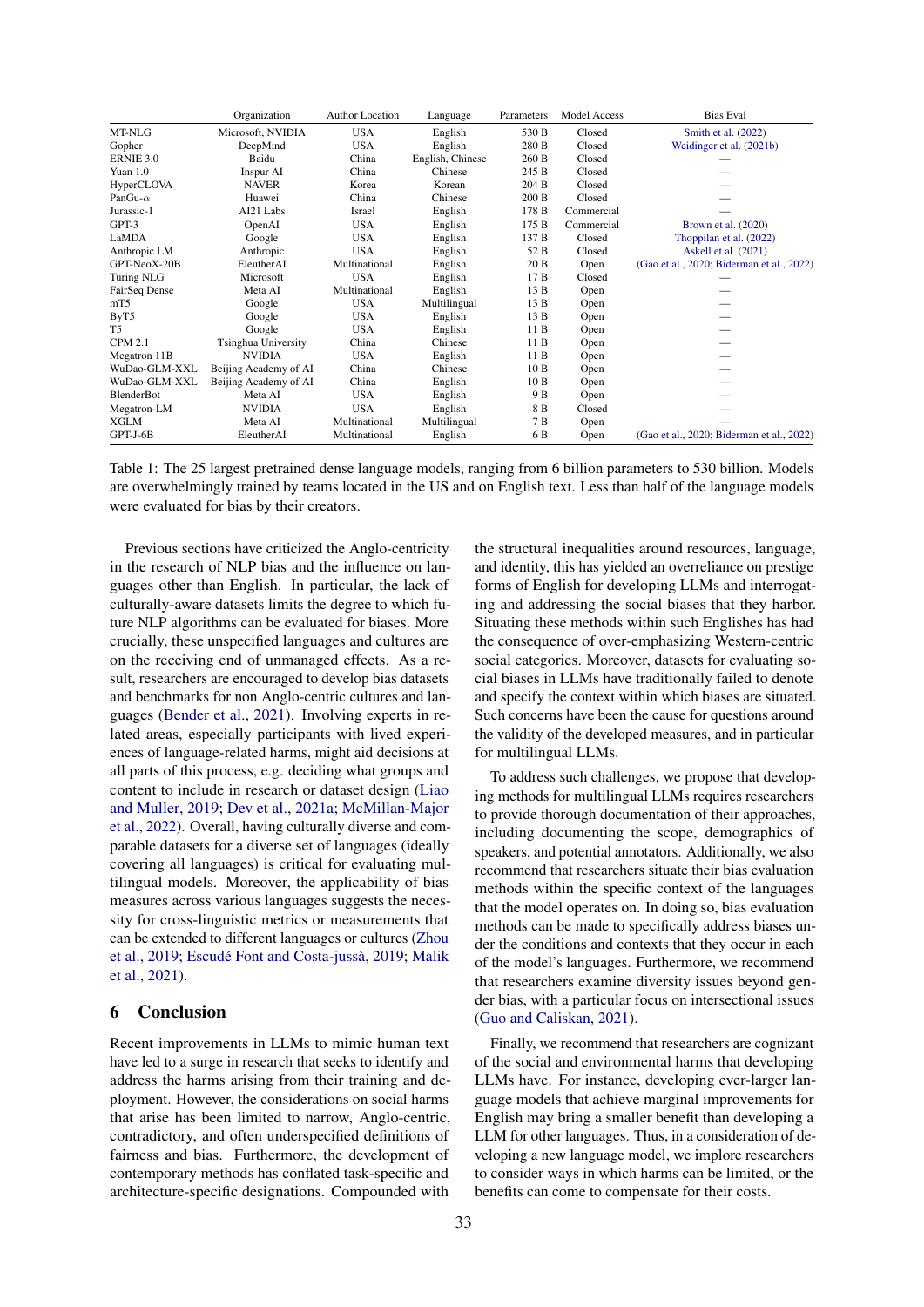## References

- <span id="page-8-13"></span>Abubakar Abid, Maheen Farooqi, and James Zou. 2021. [Persistent Anti-Muslim Bias in Large Lan](https://doi.org/10.1145/3461702.3462624)[guage Models.](https://doi.org/10.1145/3461702.3462624) In *AIES 2021 - Proceedings of the 2021 AAAI/ACM Conference on AI, Ethics, and Society*.
- <span id="page-8-5"></span>Daniela Agostinho, Catherine D'Ignazio, Annie Ring, Nanna Bonde Thylstrup, and Kristin Veel. 2019. [Un](https://doi.org/10.24908/ss.v17i3/4.12330)[certain Archives: Approaching the Unknowns, Er](https://doi.org/10.24908/ss.v17i3/4.12330)[rors, and Vulnerabilities of Big Data through Cultural](https://doi.org/10.24908/ss.v17i3/4.12330) [Theories of the Archive.](https://doi.org/10.24908/ss.v17i3/4.12330) *Surveillance & Society*, 17(3/4):422–441.
- <span id="page-8-2"></span>Blaise Aguera y Arcas, Alexander Todorov, and Margaret Mitchell. 2018. [Do algorithms reveal sexual](https://medium.com/@blaisea/do-algorithms-reveal-sexual-orientation-or-just-expose-our-stereotypes-d998fafdf477) [orientation or just expose our stereotypes?](https://medium.com/@blaisea/do-algorithms-reveal-sexual-orientation-or-just-expose-our-stereotypes-d998fafdf477)
- <span id="page-8-19"></span>Hala Al Kuwatly, Maximilian Wich, and Georg Groh. 2020. [Identifying and measuring annotator bias based](https://doi.org/10.18653/v1/2020.alw-1.21) [on annotators' demographic characteristics.](https://doi.org/10.18653/v1/2020.alw-1.21) In *Proceedings of the Fourth Workshop on Online Abuse and Harms*, pages 184–190, Online. Association for Computational Linguistics.
- <span id="page-8-21"></span>Liz Allen, Alison O'Connell, and Veronique Kiermer. 2019. [How can we ensure visibility and diversity in](https://doi.org/10.1002/leap.1210) [research contributions? How the Contributor Role](https://doi.org/10.1002/leap.1210) [Taxonomy \(CRediT\) is helping the shift from au](https://doi.org/10.1002/leap.1210)[thorship to contributorship.](https://doi.org/10.1002/leap.1210) *Learned Publishing*, 32(1):71–74.
- <span id="page-8-11"></span>Saleema Amershi, Ece Kamar, Kristin Lauter, Jenn Wortman Vaughan, and Hanna Wallach. 2020. [Re](https://www.microsoft.com/en-us/research/blog/research-collection-research-supporting-responsible-ai/)[search Supporting Responsible AI.](https://www.microsoft.com/en-us/research/blog/research-collection-research-supporting-responsible-ai/)
- <span id="page-8-18"></span>Amanda Askell, Yuntao Bai, Anna Chen, Dawn Drain, Deep Ganguli, Tom Henighan, Andy Jones, Nicholas Joseph, Ben Mann, Nova DasSarma, Nelson Elhage, Zac Hatfield-Dodds, Danny Hernandez, Jackson Kernion, Kamal Ndousse, Catherine Olsson, Dario Amodei, Tom Brown, Jack Clark, Sam Mc-Candlish, Chris Olah, and Jared Kaplan. 2021. [A](http://arxiv.org/abs/2112.00861) [general language assistant as a laboratory for align](http://arxiv.org/abs/2112.00861)[ment.](http://arxiv.org/abs/2112.00861)
- <span id="page-8-14"></span>Solon Barocas, Kate Crawford, Aaron Shapiro, and Hanna Wallach. 2017. The problem with bias: from allocative to representational harms in machine learning. special interest group for computing. *Information and Society (SIGCIS)*, 2.
- <span id="page-8-10"></span>Solon Barocas and Andrew D. Selbst. 2016. [Big Data's](https://doi.org/10.2139/ssrn.2477899) [Disparate Impact.](https://doi.org/10.2139/ssrn.2477899) *California Law Review*, 104(3).
- <span id="page-8-17"></span>Emily Bender. 2019. [The #BenderRule: On Naming](https://thegradient.pub/the-benderrule-on-naming-the-languages-we-study-and-why-it-matters/) [the Languages We Study and Why It Matters.](https://thegradient.pub/the-benderrule-on-naming-the-languages-we-study-and-why-it-matters/)
- <span id="page-8-9"></span>Emily M. Bender and Batya Friedman. 2018. [Data](https://doi.org/10.1162/tacl_a_00041) [Statements for Natural Language Processing: Toward](https://doi.org/10.1162/tacl_a_00041) [Mitigating System Bias and Enabling Better Science.](https://doi.org/10.1162/tacl_a_00041) *Transactions of the Association for Computational Linguistics*, 6:587–604.
- <span id="page-8-0"></span>Emily M. Bender, Timnit Gebru, Angelina McMillan-Major, and Shmargaret Shmitchell. 2021. [On the](https://doi.org/10.1145/3442188.3445922)

[dangers of stochastic parrots: Can language models](https://doi.org/10.1145/3442188.3445922) [be too big?](https://doi.org/10.1145/3442188.3445922)  $\sum$ . In *Proceedings of the 2021 ACM Conference on Fairness, Accountability, and Transparency*, FAccT '21, page 610–623, New York, NY, USA. Association for Computing Machinery.

- <span id="page-8-3"></span>Emily M. Bender and Alexander Koller. 2020. [Climbing](https://doi.org/10.18653/v1/2020.acl-main.463) [towards NLU: On Meaning, Form, and Understand](https://doi.org/10.18653/v1/2020.acl-main.463)[ing in the Age of Data.](https://doi.org/10.18653/v1/2020.acl-main.463) In *Proceedings of the 58th Annual Meeting of the Association for Computational Linguistics*, pages 5185–5198, Online. Association for Computational Linguistics.
- <span id="page-8-6"></span>Ruha Benjamin. 2019. *Race after technology: abolitionist tools for the new Jim code*. Polity, Medford, MA.
- <span id="page-8-20"></span>Stella Biderman, Kieran Bicheno, and Leo Gao. 2022.<br>Datasheet for the Pile.  $arXiv: 2201.07311$  [cs]. [Datasheet for the Pile.](http://arxiv.org/abs/2201.07311) *arXiv:2201.07311 [cs]*. ArXiv: 2201.07311.
- <span id="page-8-8"></span>Stella Biderman and Walter Scheirer. 2020. Pitfalls in machine learning research: Reexamining the development cycle. In *"I Can't Believe It's Not Better!" NeurIPS 2020 workshop*.
- <span id="page-8-12"></span>Abeba Birhane, Pratyusha Kalluri, Dallas Card, William Agnew, Ravit Dotan, and Michelle Bao. 2021. [The](http://arxiv.org/abs/2106.15590) [Values Encoded in Machine Learning Research.](http://arxiv.org/abs/2106.15590) *arXiv:2106.15590 [cs]*. ArXiv: 2106.15590.
- <span id="page-8-16"></span>Sid Black, Stella Biderman, Eric Hallahan, Quentin Anthony, Leo Gao, Laurence Golding, Horace He, Connor Leahy, Kyle McDonell, Jason Phang, Michael Pieler, USVSN Sai Prashanth, Shivanshu Purohit, Laria Reynolds, Jonathan Tow, Ben Wang, and Samuel Weinbach. 2022. [GPT-NeoX-20B: An Open-](http://eaidata.bmk.sh/data/GPT_NeoX_20B.pdf)[Source Autoregressive Language Model.](http://eaidata.bmk.sh/data/GPT_NeoX_20B.pdf)
- <span id="page-8-1"></span>Su Lin Blodgett, Solon Barocas, Hal Daumé III, and Hanna Wallach. 2020. [Language \(Technology\) is](https://doi.org/10.18653/v1/2020.acl-main.485) [Power: A Critical Survey of "Bias" in NLP.](https://doi.org/10.18653/v1/2020.acl-main.485) In *Proceedings of the 58th Annual Meeting of the Association for Computational Linguistics*, pages 5454–5476, Online. Association for Computational Linguistics.
- <span id="page-8-4"></span>Su Lin Blodgett, Gilsinia Lopez, Alexandra Olteanu, Robert Sim, and Hanna Wallach. 2021. [Stereotyping](https://doi.org/10.18653/v1/2021.acl-long.81) [Norwegian Salmon: An Inventory of Pitfalls in Fair](https://doi.org/10.18653/v1/2021.acl-long.81)[ness Benchmark Datasets.](https://doi.org/10.18653/v1/2021.acl-long.81) In *Proceedings of the 59th Annual Meeting of the Association for Computational Linguistics and the 11th International Joint Conference on Natural Language Processing (Volume 1: Long Papers)*, pages 1004–1015, Online. Association for Computational Linguistics.
- <span id="page-8-15"></span>Su Lin Blodgett, Johnny Wei, and Brendan O'Connor. 2018. [Twitter Universal Dependency parsing for](https://doi.org/10.18653/v1/P18-1131) [African-American and mainstream American English.](https://doi.org/10.18653/v1/P18-1131) In *Proceedings of the 56th Annual Meeting of the Association for Computational Linguistics (Volume 1: Long Papers)*, pages 1415–1425, Melbourne, Australia. Association for Computational Linguistics.
- <span id="page-8-7"></span>Tolga Bolukbasi, Kai-Wei Chang, James Y Zou, Venkatesh Saligrama, and Adam T Kalai. 2016. [Man](https://proceedings.neurips.cc/paper/2016/file/a486cd07e4ac3d270571622f4f316ec5-Paper.pdf)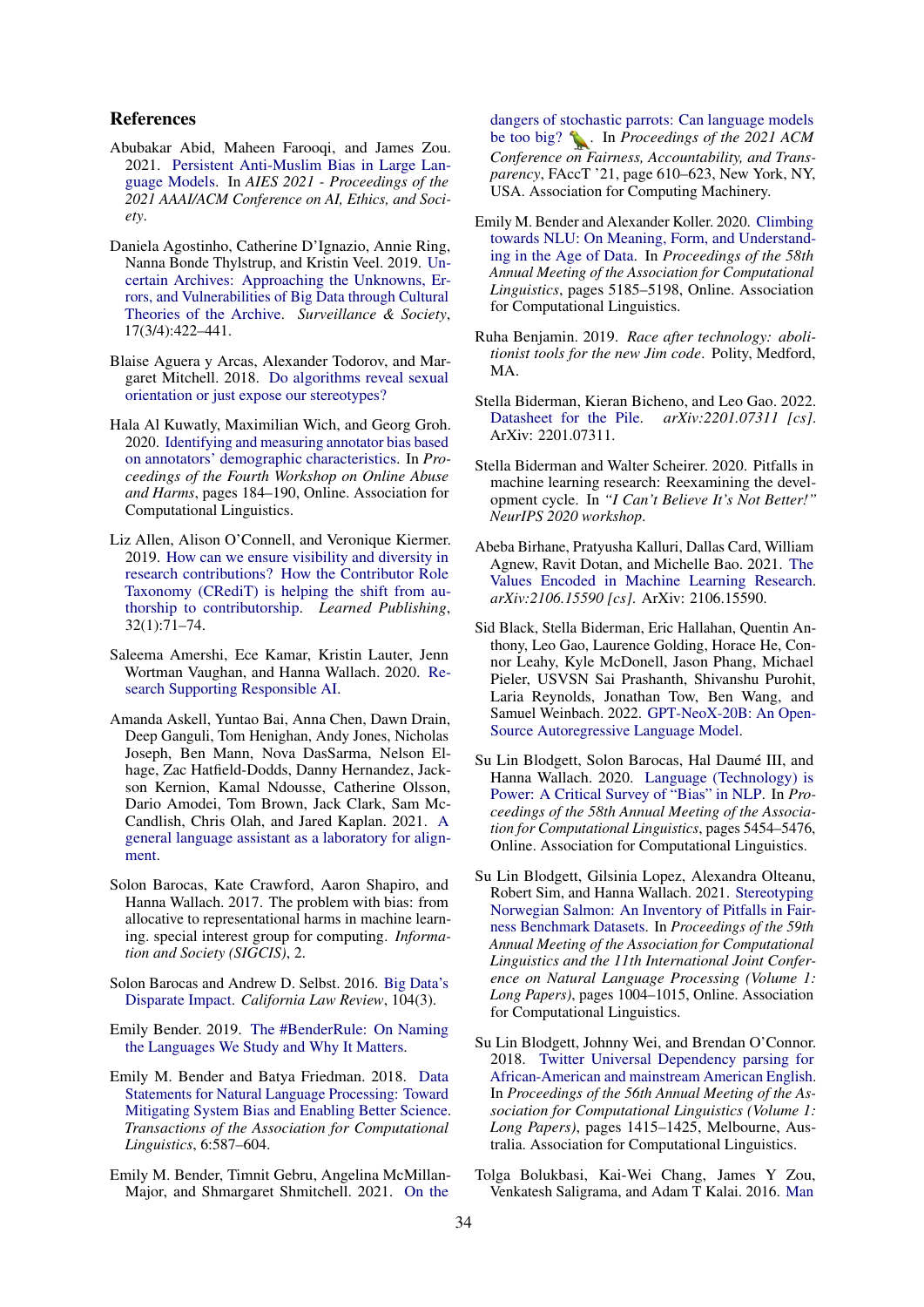[is to computer programmer as woman is to home](https://proceedings.neurips.cc/paper/2016/file/a486cd07e4ac3d270571622f4f316ec5-Paper.pdf)[maker? debiasing word embeddings.](https://proceedings.neurips.cc/paper/2016/file/a486cd07e4ac3d270571622f4f316ec5-Paper.pdf) In *Advances in Neural Information Processing Systems*, volume 29. Curran Associates, Inc.

- <span id="page-9-14"></span>Shikha Bordia and Samuel R. Bowman. 2019. [Iden](https://doi.org/10.18653/v1/N19-3002)[tifying and Reducing Gender Bias in Word-Level](https://doi.org/10.18653/v1/N19-3002) [Language Models.](https://doi.org/10.18653/v1/N19-3002) In *Proceedings of the 2019 Conference of the North*, pages 7–15, Minneapolis, Minnesota. Association for Computational Linguistics.
- <span id="page-9-18"></span>Tom Brown, Benjamin Mann, Nick Ryder, Melanie Subbiah, Jared D. Kaplan, Prafulla Dhariwal, Arvind Neelakantan, Pranav Shyam, Girish Sastry, Amanda Askell, Sandhini Agarwal, Ariel Herbert-Voss, Gretchen Krueger, Tom Henighan, Rewon Child, Aditya Ramesh, Daniel Ziegler, Jeffrey Wu, Clemens Winter, Chris Hesse, Mark Chen, Eric Sigler, Mateusz Litwin, Scott Gray, Benjamin Chess, Jack Clark, Christopher Berner, Sam McCandlish, Alec Radford, Ilya Sutskever, and Dario Amodei. 2020. [Lan](https://proceedings.neurips.cc/paper/2020/file/1457c0d6bfcb4967418bfb8ac142f64a-Paper.pdf)[guage Models are Few-Shot Learners.](https://proceedings.neurips.cc/paper/2020/file/1457c0d6bfcb4967418bfb8ac142f64a-Paper.pdf) In *Advances in Neural Information Processing Systems*, volume 33, pages 1877–1901. Curran Associates, Inc.
- <span id="page-9-5"></span>Joy Buolamwini and Timnit Gebru. 2018. [Gender](http://proceedings.mlr.press/v81/buolamwini18a.html) [Shades: Intersectional Accuracy Disparities in Com](http://proceedings.mlr.press/v81/buolamwini18a.html)[mercial Gender Classification.](http://proceedings.mlr.press/v81/buolamwini18a.html) In *Proceedings of the 1st Conference on Fairness, Accountability and Transparency*, volume 81 of *Proceedings of Machine Learning Research*, pages 77–91, New York, NY, USA. PMLR.
- <span id="page-9-10"></span>Aylin Caliskan, Joanna J. Bryson, and Arvind Narayanan. 2017. [Semantics derived automatically](https://doi.org/10.1126/science.aal4230) [from language corpora contain human-like biases.](https://doi.org/10.1126/science.aal4230) *Science*, 356(6334).
- <span id="page-9-12"></span>Alex Campolo, Madelyn Sanfilippo, Meredith Whittaker, and Kate Crawford. 2018. [AI now 2017 report.](https://www.microsoft.com/en-us/research/publication/ai-now-2017-report/) In *AI now 2017 symposium and workshop*. AI Now Institute at New York University. Edition: AI Now 2017 Symposium and Workshop.
- <span id="page-9-8"></span>Yang Trista Cao and Hal Daumé III. 2020. [Toward](https://doi.org/10.18653/v1/2020.acl-main.418) [Gender-Inclusive Coreference Resolution.](https://doi.org/10.18653/v1/2020.acl-main.418) In *Proceedings of the 58th Annual Meeting of the Association for Computational Linguistics*, pages 4568–4595, Online. Association for Computational Linguistics.
- <span id="page-9-19"></span>Nicholas Carlini, Daphne Ippolito, Matthew Jagielski, Katherine Lee, Florian Tramer, and Chiyuan Zhang. 2022. Quantifying memorization across neural language models. *arXiv preprint arXiv:2202.07646*.
- <span id="page-9-9"></span>Alan Chan, Chinasa T. Okolo, Zachary Terner, and Angelina Wang. 2021. [The Limits of Global Inclusion](http://arxiv.org/abs/2102.01265) [in AI Development.](http://arxiv.org/abs/2102.01265) *arXiv:2102.01265 [cs]*. ArXiv: 2102.01265.
- <span id="page-9-16"></span>John Chen, Ian Berlot-Attwell, Xindi Wang, Safwan Hossain, and Frank Rudzicz. 2020. [Exploring text](https://doi.org/10.18653/v1/2020.clinicalnlp-1.33) [specific and blackbox fairness algorithms in multi](https://doi.org/10.18653/v1/2020.clinicalnlp-1.33)[modal clinical NLP.](https://doi.org/10.18653/v1/2020.clinicalnlp-1.33) In *Proceedings of the 3rd Clinical Natural Language Processing Workshop*, pages 301–312, Online. Association for Computational Linguistics.
- <span id="page-9-17"></span>Yan Chen, Christopher Mahoney, Isabella Grasso, Esma Wali, Abigail Matthews, Thomas Middleton, Mariama Njie, and Jeanna Matthews. 2021. [Gender](https://doi.org/10.1145/3461702.3462530) [Bias and Under-Representation in Natural Language](https://doi.org/10.1145/3461702.3462530) [Processing Across Human Languages.](https://doi.org/10.1145/3461702.3462530) In *Proceedings of the 2021 AAAI/ACM Conference on AI, Ethics, and Society*, pages 24–34, Virtual Event USA. ACM.
- <span id="page-9-11"></span>Lu Cheng, Ahmadreza Mosallanezhad, Paras Sheth, and Huan Liu. 2021. [Causal Learning for Socially Re](https://doi.org/10.24963/ijcai.2021/598)[sponsible AI.](https://doi.org/10.24963/ijcai.2021/598) In *Proceedings of the Thirtieth International Joint Conference on Artificial Intelligence*.
- <span id="page-9-2"></span>Jenny Cheshire. 2007. [An untitled review of "style and](http://www.jstor.org/stable/40070851) [sociolinguistic variation".](http://www.jstor.org/stable/40070851) *Language*, 83(2):432–435.
- <span id="page-9-4"></span>Wendy Hui Kyong Chun. 2021. *Discriminating data: correlation, neighborhoods, and the new politics of recognition*. The MIT Press, Cambridge, Massachusetts.
- <span id="page-9-3"></span>Sasha Costanza-Chock. 2018. [Design Justice, A.I., and](https://doi.org/10.21428/96c8d426) [Escape from the Matrix of Domination.](https://doi.org/10.21428/96c8d426) *Journal of Design and Science*.
- <span id="page-9-13"></span>Kimberle Crenshaw. 1991. [Mapping the margins: In](http://www.jstor.org/stable/1229039)[tersectionality, identity politics, and violence against](http://www.jstor.org/stable/1229039) [women of color.](http://www.jstor.org/stable/1229039) *Stanford Law Review*, 43(6):1241– 1299.
- <span id="page-9-0"></span>Paula Czarnowska, Yogarshi Vyas, and Kashif Shah. 2021. [Quantifying Social Biases in NLP: A Gen](https://doi.org/10.1162/tacl_a_00425)[eralization and Empirical Comparison of Extrinsic](https://doi.org/10.1162/tacl_a_00425) [Fairness Metrics.](https://doi.org/10.1162/tacl_a_00425) *Transactions of the Association for Computational Linguistics*, 9:1249–1267.
- <span id="page-9-1"></span>Debajyoti Datta, Jason A. Fries, Michael McKenna, Aurélie Névéol, Vassilina Nikoulina, and Maya Varma. 2021. [Challenges in language modelling for](https://drive.google.com/file/d/1WCcv1IUsQwGxqVnC8eV-UktiNCtalE_G/view) [biomedicine.](https://drive.google.com/file/d/1WCcv1IUsQwGxqVnC8eV-UktiNCtalE_G/view)
- <span id="page-9-6"></span>Maria De-Arteaga, Alexey Romanov, Hanna Wallach, Jennifer Chayes, Christian Borgs, Alexandra Chouldechova, Sahin Geyik, Krishnaram Kenthapadi, and Adam Tauman Kalai. 2019. [Bias in Bios: A Case](https://doi.org/10.1145/3287560.3287572) [Study of Semantic Representation Bias in a High-](https://doi.org/10.1145/3287560.3287572)[Stakes Setting.](https://doi.org/10.1145/3287560.3287572) In *Proceedings of the Conference on Fairness, Accountability, and Transparency*, pages 120–128, Atlanta GA USA. ACM.
- <span id="page-9-15"></span>Daniel de Vassimon Manela, David Errington, Thomas Fisher, Boris van Breugel, and Pasquale Minervini. 2021. [Stereotype and Skew: Quantifying Gender](https://doi.org/10.18653/v1/2021.eacl-main.190) [Bias in Pre-trained and Fine-tuned Language Models.](https://doi.org/10.18653/v1/2021.eacl-main.190) In *Proceedings of the 16th Conference of the European Chapter of the Association for Computational Linguistics: Main Volume*, pages 2232–2242, Online. Association for Computational Linguistics.
- <span id="page-9-7"></span>Sunipa Dev, Tao Li, Jeff M. Phillips, and Vivek Srikumar. 2020. [On measuring and mitigating biased infer](https://doi.org/10.1609/aaai.v34i05.6267)[ences of word embeddings.](https://doi.org/10.1609/aaai.v34i05.6267) *Proceedings of the AAAI Conference on Artificial Intelligence*, 34(05):7659– 7666.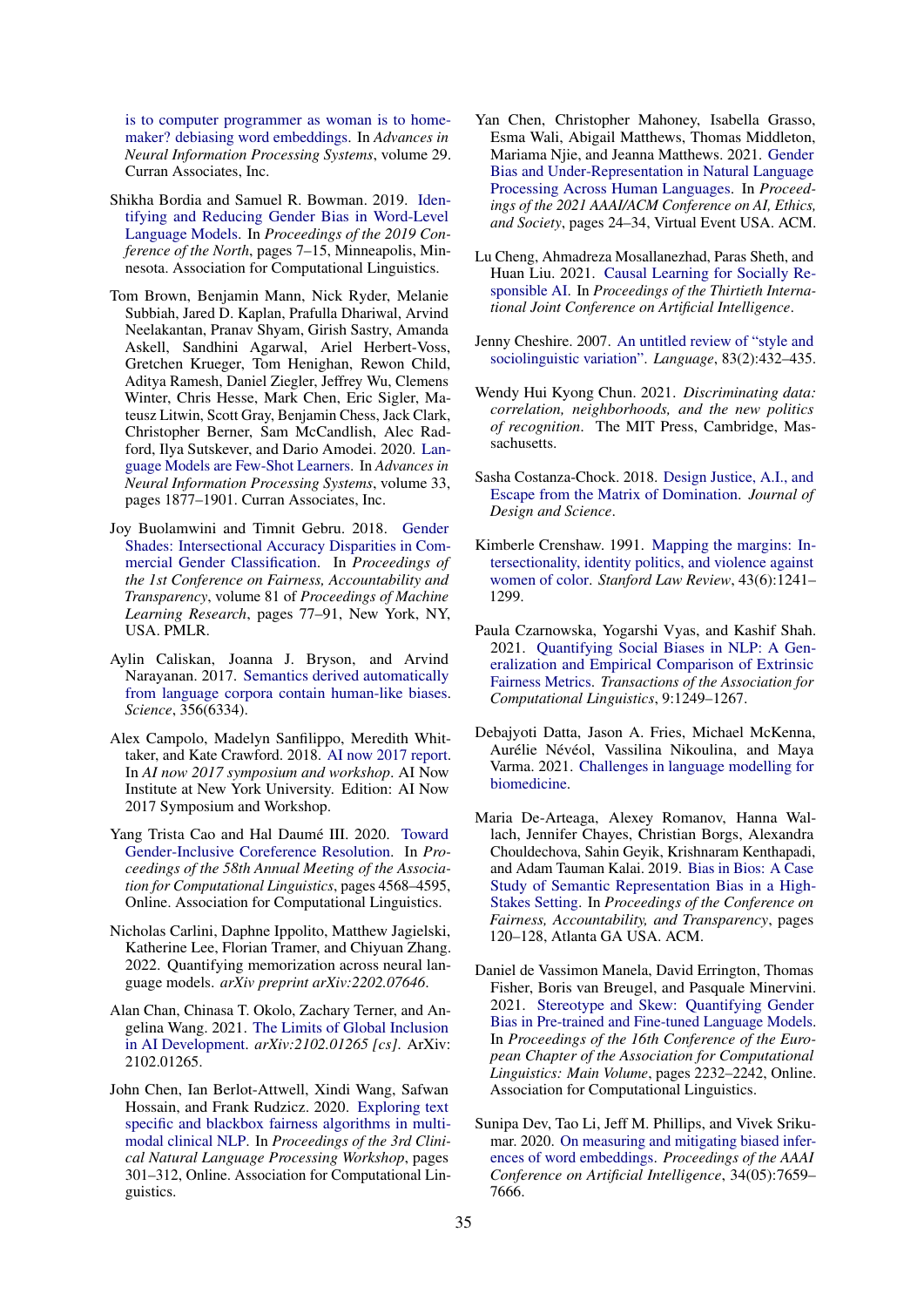- <span id="page-10-1"></span>Sunipa Dev, Masoud Monajatipoor, Anaelia Ovalle, Arjun Subramonian, Jeff Phillips, and Kai-Wei Chang. 2021a. [Harms of gender exclusivity and challenges in](https://doi.org/10.18653/v1/2021.emnlp-main.150) [non-binary representation in language technologies.](https://doi.org/10.18653/v1/2021.emnlp-main.150) In *Proceedings of the 2021 Conference on Empirical Methods in Natural Language Processing*, pages 1968–1994, Online and Punta Cana, Dominican Republic. Association for Computational Linguistics.
- <span id="page-10-11"></span>Sunipa Dev, Emily Sheng, Jieyu Zhao, Jiao Sun, Yu Hou, Mattie Sanseverino, Jiin Kim, Nanyun Peng, and Kai-Wei Chang. 2021b. [What do bias measures](http://arxiv.org/abs/2108.03362) [measure?](http://arxiv.org/abs/2108.03362)
- <span id="page-10-14"></span>Jwala Dhamala, Tony Sun, Varun Kumar, Satyapriya Krishna, Yada Pruksachatkun, Kai-Wei Chang, and Rahul Gupta. 2021. [BOLD: Dataset and Metrics for](https://doi.org/10.1145/3442188.3445924) [Measuring Biases in Open-Ended Language Gener](https://doi.org/10.1145/3442188.3445924)[ation.](https://doi.org/10.1145/3442188.3445924) In *Proceedings of the 2021 ACM Conference on Fairness, Accountability, and Transparency*, pages 862–872, Virtual Event Canada. ACM.
- <span id="page-10-7"></span>Catherine D'Ignazio and Lauren F. Klein. 2020. *Data feminism*. Strong ideas series. The MIT Press, Cambridge, Massachusetts.
- <span id="page-10-13"></span>Virginia Dignum. 2017. Responsible artificial intelligence: Designing ai for human values. *ICT Discoveries*.
- <span id="page-10-15"></span>Jesse Dodge, Maarten Sap, Ana Marasovic, William ´ Agnew, Gabriel Ilharco, Dirk Groeneveld, Margaret Mitchell, and Matt Gardner. 2021. [Documenting](https://doi.org/10.18653/v1/2021.emnlp-main.98) [large webtext corpora: A case study on the colos](https://doi.org/10.18653/v1/2021.emnlp-main.98)[sal clean crawled corpus.](https://doi.org/10.18653/v1/2021.emnlp-main.98) In *Proceedings of the 2021 Conference on Empirical Methods in Natural Language Processing*, pages 1286–1305, Online and Punta Cana, Dominican Republic. Association for Computational Linguistics.
- <span id="page-10-5"></span>Mary Douglas. 1978. *Purity and danger: an analysis of the concepts of pollution and taboo*, repr edition. Routledge, London. OCLC: 248038797.
- <span id="page-10-2"></span>Jonathan Dunn. 2020. [Mapping languages: the Corpus](https://doi.org/10.1007/s10579-020-09489-2) [of Global Language Use.](https://doi.org/10.1007/s10579-020-09489-2) *Language Resources and Evaluation*, 54(4):999–1018.
- <span id="page-10-17"></span>Joel Escudé Font and Marta R. Costa-jussà. 2019. [Equalizing gender bias in neural machine translation](https://doi.org/10.18653/v1/W19-3821) [with word embeddings techniques.](https://doi.org/10.18653/v1/W19-3821) In *Proceedings of the First Workshop on Gender Bias in Natural Language Processing*, pages 147–154, Florence, Italy. Association for Computational Linguistics.
- <span id="page-10-18"></span>Anjalie Field, Su Lin Blodgett, Zeerak Waseem, and Yulia Tsvetkov. 2021. [A Survey of Race, Racism,](https://doi.org/10.18653/v1/2021.acl-long.149) [and Anti-Racism in NLP.](https://doi.org/10.18653/v1/2021.acl-long.149) In *Proceedings of the 59th Annual Meeting of the Association for Computational Linguistics and the 11th International Joint Conference on Natural Language Processing (Volume 1: Long Papers)*, pages 1905–1925, Online. Association for Computational Linguistics.
- <span id="page-10-6"></span>Nancy Fraser. 1990. [Rethinking the Public Sphere:](https://doi.org/10.2307/466240) [A Contribution to the Critique of Actually Existing](https://doi.org/10.2307/466240) [Democracy.](https://doi.org/10.2307/466240) *Social Text*, (25/26):56.
- <span id="page-10-4"></span>Sorelle A. Friedler, Carlos Scheidegger, and Suresh Venkatasubramanian. 2021. [The \(Im\)possibility of](https://doi.org/10.1145/3433949) [fairness: different value systems require different](https://doi.org/10.1145/3433949) [mechanisms for fair decision making.](https://doi.org/10.1145/3433949) *Communications of the ACM*, 64(4):136–143.
- <span id="page-10-3"></span>Leo Gao, Stella Biderman, Sid Black, Laurence Golding, Travis Hoppe, Charles Foster, Jason Phang, Horace He, Anish Thite, Noa Nabeshima, Shawn Presser, and Connor Leahy. 2020. [The Pile: An](http://arxiv.org/abs/2101.00027) [800GB Dataset of Diverse Text for Language Model](http://arxiv.org/abs/2101.00027)[ing.](http://arxiv.org/abs/2101.00027) *arXiv:2101.00027 [cs]*. ArXiv: 2101.00027.
- <span id="page-10-16"></span>Tianyu Gao, Adam Fisch, and Danqi Chen. 2021. [Mak](https://doi.org/10.18653/v1/2021.acl-long.295)[ing pre-trained language models better few-shot learn](https://doi.org/10.18653/v1/2021.acl-long.295)[ers.](https://doi.org/10.18653/v1/2021.acl-long.295) In *Proceedings of the 59th Annual Meeting of the Association for Computational Linguistics and the 11th International Joint Conference on Natural Language Processing (Volume 1: Long Papers)*, pages 3816–3830, Online. Association for Computational Linguistics.
- <span id="page-10-9"></span>Aparna Garimella, Akhash Amarnath, Kiran Kumar, Akash Pramod Yalla, Anandhavelu N, Niyati Chhaya, and Balaji Vasan Srinivasan. 2021. [He is very intel](https://doi.org/10.18653/v1/2021.findings-acl.397)[ligent, she is very beautiful? On Mitigating Social](https://doi.org/10.18653/v1/2021.findings-acl.397) [Biases in Language Modelling and Generation.](https://doi.org/10.18653/v1/2021.findings-acl.397) In *Findings of the Association for Computational Linguistics: ACL-IJCNLP 2021*, pages 4534–4545, Online. Association for Computational Linguistics.
- <span id="page-10-12"></span>Timnit Gebru, Jamie Morgenstern, Briana Vecchione, Jennifer Wortman Vaughan, Hanna Wallach, Hal Daumé III, and Kate Crawford. 2018. [Datasheets](http://arxiv.org/abs/1803.09010) [for Datasets.](http://arxiv.org/abs/1803.09010) *arXiv:1803.09010 [cs]*. ArXiv: 1803.09010.
- <span id="page-10-0"></span>Samuel Gehman, Suchin Gururangan, Maarten Sap, Yejin Choi, and Noah A. Smith. 2020. [RealToxi](https://doi.org/10.18653/v1/2020.findings-emnlp.301)[cityPrompts: Evaluating Neural Toxic Degeneration](https://doi.org/10.18653/v1/2020.findings-emnlp.301) [in Language Models.](https://doi.org/10.18653/v1/2020.findings-emnlp.301) In *Findings of the Association for Computational Linguistics: EMNLP 2020*, pages 3356–3369, Online. Association for Computational Linguistics.
- <span id="page-10-8"></span>Lisa Gitelman. 2013. *Raw data is an oxymoron*. MIT press.
- <span id="page-10-10"></span>Hila Gonen and Yoav Goldberg. 2019. [Lipstick on a](https://doi.org/10.18653/v1/N19-1061) [Pig: Debiasing Methods Cover up Systematic Gen](https://doi.org/10.18653/v1/N19-1061)[der Biases in Word Embeddings But do not Remove](https://doi.org/10.18653/v1/N19-1061) [Them.](https://doi.org/10.18653/v1/N19-1061) In *Proceedings of the 2019 Conference of the North*, pages 609–614, Minneapolis, Minnesota. Association for Computational Linguistics.
- <span id="page-10-19"></span>Anhong Guo, Ece Kamar, Jennifer Wortman Vaughan, Hanna Wallach, and Meredith Ringel Morris. 2019. [Toward fairness in ai for people with disabilities: A](http://arxiv.org/abs/1907.02227) [research roadmap.](http://arxiv.org/abs/1907.02227)
- <span id="page-10-20"></span>Wei Guo and Aylin Caliskan. 2021. [Detecting Emergent](https://doi.org/10.1145/3461702.3462536) [Intersectional Biases: Contextualized Word Embed](https://doi.org/10.1145/3461702.3462536)[dings Contain a Distribution of Human-like Biases.](https://doi.org/10.1145/3461702.3462536) In *Proceedings of the 2021 AAAI/ACM Conference on AI, Ethics, and Society*, pages 122–133, Virtual Event USA. ACM.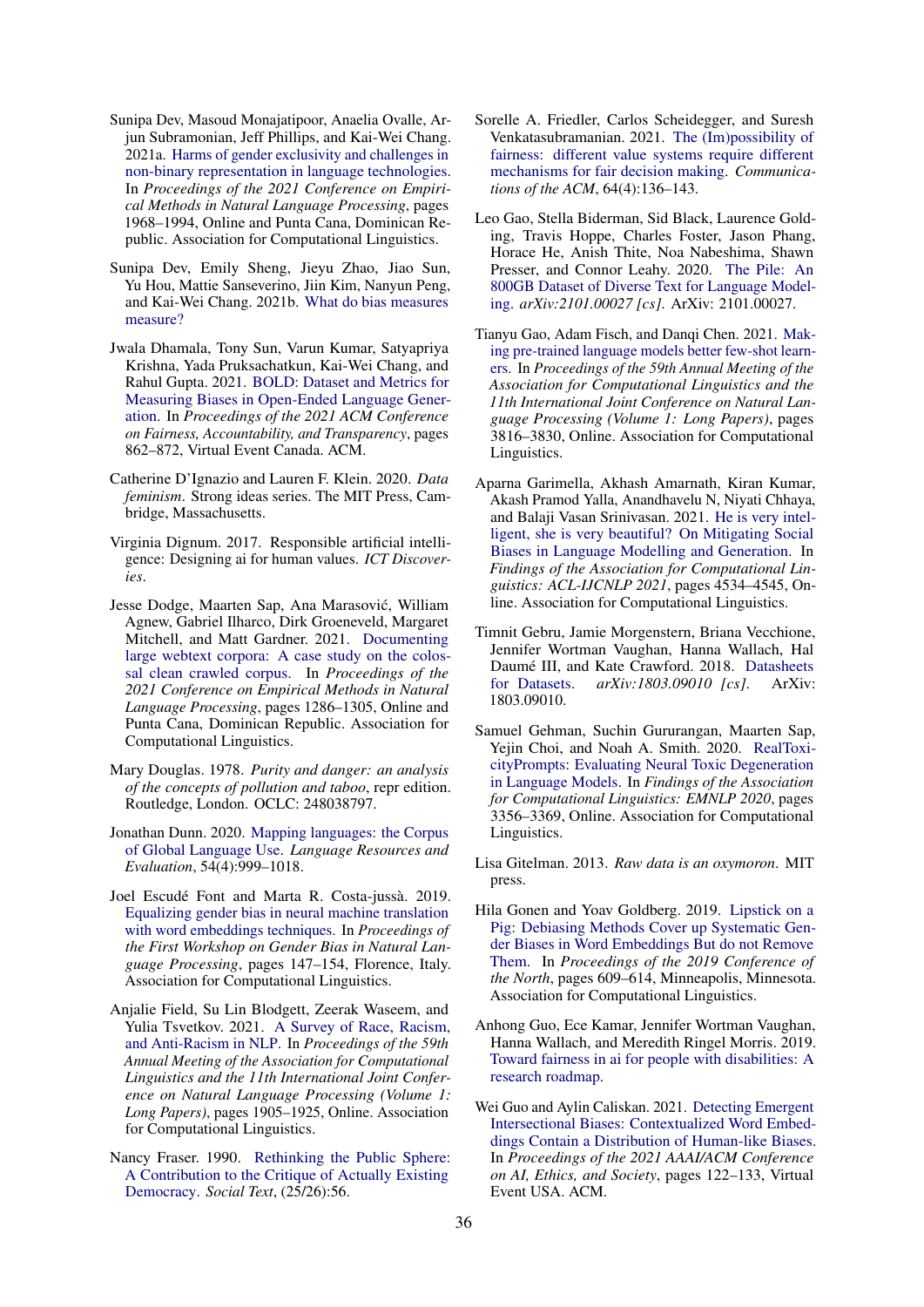- <span id="page-11-16"></span>Suchin Gururangan, Dallas Card, Sarah K. Dreier, Emily K. Gade, Leroy Z. Wang, Zeyu Wang, Luke Zettlemoyer, and Noah A. Smith. 2022. [Whose Lan](http://arxiv.org/abs/2201.10474)[guage Counts as High Quality? Measuring Language](http://arxiv.org/abs/2201.10474) [Ideologies in Text Data Selection.](http://arxiv.org/abs/2201.10474) *arXiv:2201.10474 [cs]*. ArXiv: 2201.10474.
- <span id="page-11-2"></span>Donna Haraway. 1988. [Situated Knowledges: The Sci](https://doi.org/10.2307/3178066)[ence Question in Feminism and the Privilege of Par](https://doi.org/10.2307/3178066)[tial Perspective.](https://doi.org/10.2307/3178066) *Feminist Studies*, 14(3):575–599.
- <span id="page-11-0"></span>Dirk Hovy and Shrimai Prabhumoye. 2021. [Five](https://doi.org/https://doi.org/10.1111/lnc3.12432) [sources of bias in natural language processing.](https://doi.org/https://doi.org/10.1111/lnc3.12432) *Language and Linguistics Compass*, 15(8):e12432.
- <span id="page-11-9"></span>Po Sen Huang, Huan Zhang, Ray Jiang, Robert Stanforth, Johannes Welbl, Jack W. Rae, Vishal Maini, Dani Yogatama, and Pushmeet Kohli. 2020. [Reduc](https://doi.org/10.18653/v1/2020.findings-emnlp.7)[ing sentiment bias in language models via counter](https://doi.org/10.18653/v1/2020.findings-emnlp.7)[factual evaluation.](https://doi.org/10.18653/v1/2020.findings-emnlp.7) In *Findings of the Association for Computational Linguistics Findings of ACL: EMNLP 2020*.
- <span id="page-11-12"></span>Ben Hutchinson, Vinodkumar Prabhakaran, Emily Denton, Kellie Webster, Yu Zhong, and Stephen Denuyl. 2020. [Social biases in NLP models as barriers for](https://doi.org/10.18653/v1/2020.acl-main.487) [persons with disabilities.](https://doi.org/10.18653/v1/2020.acl-main.487) In *Proceedings of the 58th Annual Meeting of the Association for Computational Linguistics*, pages 5491–5501, Online. Association for Computational Linguistics.
- <span id="page-11-1"></span>Abigail Z. Jacobs and Hanna Wallach. 2021. [Mea](https://doi.org/10.1145/3442188.3445901)[surement and Fairness.](https://doi.org/10.1145/3442188.3445901) In *Proceedings of the 2021 ACM Conference on Fairness, Accountability, and Transparency*, pages 375–385, Virtual Event Canada. ACM.
- <span id="page-11-10"></span>Jigsaw. 2017. [Kaggle's Toxicity Comment Classifica](https://www.kaggle.com/c/jigsaw-toxic-comment-classification-challenge/data)[tion competition.](https://www.kaggle.com/c/jigsaw-toxic-comment-classification-challenge/data)
- <span id="page-11-6"></span>Xisen Jin, Francesco Barbieri, Brendan Kennedy, Aida Mostafazadeh Davani, Leonardo Neves, and Xiang Ren. 2021. [On transferability of bias mitigation ef](https://doi.org/10.18653/v1/2021.naacl-main.296)[fects in language model fine-tuning.](https://doi.org/10.18653/v1/2021.naacl-main.296) In *Proceedings of the 2021 Conference of the North American Chapter of the Association for Computational Linguistics: Human Language Technologies*, pages 3770–3783, Online. Association for Computational Linguistics.
- <span id="page-11-7"></span>Pratik Joshi, Sebastin Santy, Amar Budhiraja, Kalika Bali, and Monojit Choudhury. 2020. [The state and](https://doi.org/10.18653/v1/2020.acl-main.560) [fate of linguistic diversity and inclusion in the NLP](https://doi.org/10.18653/v1/2020.acl-main.560) [world.](https://doi.org/10.18653/v1/2020.acl-main.560) In *Proceedings of the 58th Annual Meeting of the Association for Computational Linguistics*, pages 6282–6293, Online. Association for Computational Linguistics.
- <span id="page-11-18"></span>Nikhil Kandpal, Eric Wallace, and Colin Raffel. 2022. [Deduplicating Training Data Mitigates Privacy Risks](http://arxiv.org/abs/2202.06539) [in Language Models.](http://arxiv.org/abs/2202.06539) *arXiv:2202.06539 [cs]*. ArXiv: 2202.06539.
- <span id="page-11-11"></span>Michael Kearns, Seth Neel, Aaron Roth, and Zhiwei Steven Wu. 2018. [Preventing fairness gerryman](https://proceedings.mlr.press/v80/kearns18a.html)[dering: Auditing and learning for subgroup fairness.](https://proceedings.mlr.press/v80/kearns18a.html) In *Proceedings of the 35th International Conference on Machine Learning*, volume 80 of *Proceedings*

*of Machine Learning Research*, pages 2564–2572. PMLR.

- <span id="page-11-13"></span>Erin M. Kerrison, Jennifer Cobbina, and Kimberly Bender. 2018. ["Your Pants Won't Save You": Why Black](https://doi.org/10.1177/2153368717734291) [Youth Challenge Race-Based Police Surveillance and](https://doi.org/10.1177/2153368717734291) [the Demands of Black Respectability Politics.](https://doi.org/10.1177/2153368717734291) *Race and Justice*, 8(1):7–26.
- <span id="page-11-4"></span>Os Keyes, Chandler May, and Annabelle Carrell. 2021. [You keep using that word: Ways of thinking about](https://doi.org/10.1145/3449113) [gender in computing research.](https://doi.org/10.1145/3449113) *Proc. ACM Hum.- Comput. Interact.*, 5(CSCW1).
- <span id="page-11-15"></span>Julia Kreutzer, Isaac Caswell, Lisa Wang, Ahsan Wahab, Daan van Esch, Nasanbayar Ulzii-Orshikh, Allahsera Tapo, Nishant Subramani, Artem Sokolov, Claytone Sikasote, Monang Setyawan, Supheakmungkol Sarin, Sokhar Samb, Benoît Sagot, Clara Rivera, Annette Rios, Isabel Papadimitriou, Salomey Osei, Pedro Ortiz Suarez, Iroro Orife, Kelechi Ogueji, Andre Niyongabo Rubungo, Toan Q. Nguyen, Mathias Müller, André Müller, Shamsuddeen Hassan Muhammad, Nanda Muhammad, Ayanda Mnyakeni, Jamshidbek Mirzakhalov, Tapiwanashe Matangira, Colin Leong, Nze Lawson, Sneha Kudugunta, Yacine Jernite, Mathias Jenny, Orhan Firat, Bonaventure F. P. Dossou, Sakhile Dlamini, Nisansa de Silva, Sakine Çabuk Ballı, Stella Biderman, Alessia Battisti, Ahmed Baruwa, Ankur Bapna, Pallavi Baljekar, Israel Abebe Azime, Ayodele Awokoya, Duygu Ataman, Orevaoghene Ahia, Oghenefego Ahia, Sweta Agrawal, and Mofetoluwa Adeyemi. 2022. [Quality](https://doi.org/10.1162/tacl_a_00447) [at a Glance: An Audit of Web-Crawled Multilingual](https://doi.org/10.1162/tacl_a_00447) [Datasets.](https://doi.org/10.1162/tacl_a_00447) *Transactions of the Association for Computational Linguistics*, 10:50–72.
- <span id="page-11-8"></span>Keita Kurita, Nidhi Vyas, Ayush Pareek, Alan W Black, and Yulia Tsvetkov. 2019. [Measuring Bias in Con](https://doi.org/10.18653/v1/W19-3823)[textualized Word Representations.](https://doi.org/10.18653/v1/W19-3823) In *Proceedings of the First Workshop on Gender Bias in Natural Language Processing*, pages 166–172, Florence, Italy. Association for Computational Linguistics.
- <span id="page-11-5"></span>William Labov. 1986. [The social stratification of \(r\) in](https://doi.org/https://doi.org/10.1016/B978-0-12-051130-3.50029-X) [new york city department stores.](https://doi.org/https://doi.org/10.1016/B978-0-12-051130-3.50029-X) In Harold B. Allen and Michael D. Linn, editors, *Dialect and Language Variation*, pages 304–329. Academic Press, Boston.
- <span id="page-11-14"></span>Mandy Lau. 2021. [Artificial intelligence language mod](https://wally.journals.yorku.ca/index.php/default/article/view/5)[els and the false fantasy of participatory language](https://wally.journals.yorku.ca/index.php/default/article/view/5) [policies.](https://wally.journals.yorku.ca/index.php/default/article/view/5) *Working papers in Applied Linguistics and Linguistics at York*, 1:4–15.
- <span id="page-11-17"></span>Connor Leahy and Stella Biderman. 2021. The hard problem of aligning AI to human values. In *The State of AI Ethics Report (Volume 4)*. The Montreal AI Ethics Institute.
- <span id="page-11-3"></span>Josh Lepawsky. 2019. [No insides on the outsides.](https://discardstudies.com/2019/09/23/no-insides-on-the-outsides/) *Discard Studies*, 0(0).
- <span id="page-11-19"></span>Shahar Levy, Koren Lazar, and Gabriel Stanovsky. 2021. [Collecting a large-scale gender bias dataset for coref](http://arxiv.org/abs/2109.03858)[erence resolution and machine translation.](http://arxiv.org/abs/2109.03858)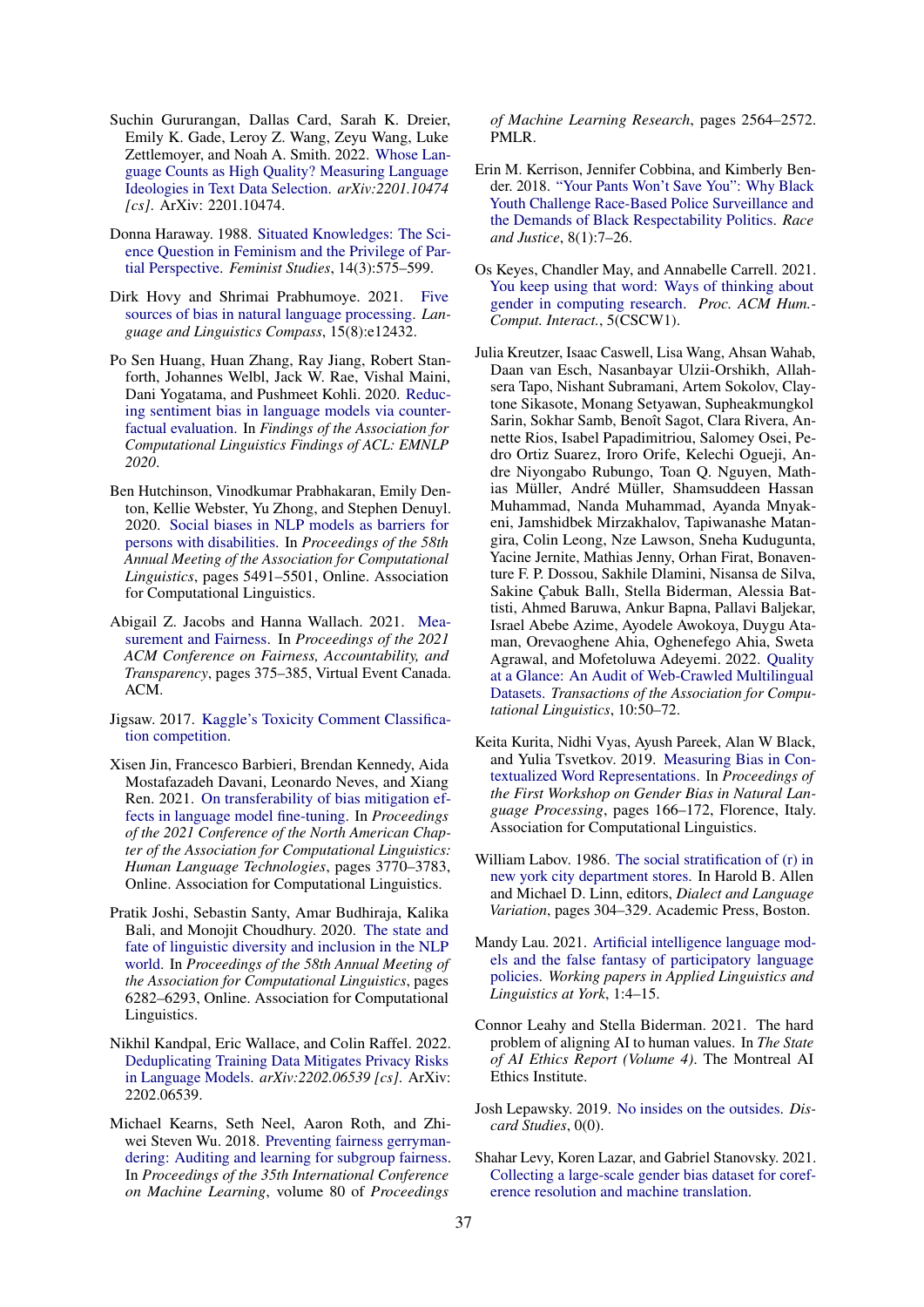- <span id="page-12-2"></span>Paul Pu Liang, Chiyu Wu, Louis-Philippe Morency, and Ruslan Salakhutdinov. 2021. [Towards Understanding](https://proceedings.mlr.press/v139/liang21a.html) [and Mitigating Social Biases in Language Models.](https://proceedings.mlr.press/v139/liang21a.html) In *Proceedings of the 38th International Conference on Machine Learning*, volume 139 of *Proceedings of Machine Learning Research*, pages 6565–6576. PMLR.
- <span id="page-12-10"></span>Q. Vera Liao and Michael Muller. 2019. [Enabling value](http://arxiv.org/abs/1912.07381) [sensitive ai systems through participatory design fic](http://arxiv.org/abs/1912.07381)[tions.](http://arxiv.org/abs/1912.07381)
- <span id="page-12-1"></span>Stephanie Lin, Jacob Hilton, and Owain Evans. 2021. [TruthfulQA: Measuring How Models Mimic Hu](http://arxiv.org/abs/2109.07958)[man Falsehoods.](http://arxiv.org/abs/2109.07958) *arXiv:2109.07958 [cs]*. ArXiv: 2109.07958.
- <span id="page-12-12"></span>Nishtha Madaan, Inkit Padhi, Naveen Panwar, and Diptikalyan Saha. 2021. [Generate your counterfactuals:](https://ojs.aaai.org/index.php/AAAI/article/view/17594) [Towards controlled counterfactual generation for text.](https://ojs.aaai.org/index.php/AAAI/article/view/17594) *Proceedings of the AAAI Conference on Artificial Intelligence*, 35(15):13516–13524.
- <span id="page-12-17"></span>Liam Magee, Lida Ghahremanlou, Karen Soldatic, and Shanthi Robertson. 2021. [Intersectional Bias in](http://arxiv.org/abs/2107.07691) [Causal Language Models.](http://arxiv.org/abs/2107.07691) *arXiv:2107.07691 [cs]*. ArXiv: 2107.07691.
- <span id="page-12-16"></span>Vijit Malik, Sunipa Dev, Akihiro Nishi, Nanyun Peng, and Kai-Wei Chang. 2021. [Socially aware bias mea](http://arxiv.org/abs/2110.07871)[surements for hindi language representations.](http://arxiv.org/abs/2110.07871)
- <span id="page-12-11"></span>Chandler May, Alex Wang, Shikha Bordia, Samuel R. Bowman, and Rachel Rudinger. 2019. [On measuring](https://doi.org/10.18653/v1/N19-1063) [social biases in sentence encoders.](https://doi.org/10.18653/v1/N19-1063) In *Proceedings of the 2019 Conference of the North American Chapter of the Association for Computational Linguistics: Human Language Technologies, Volume 1 (Long and Short Papers)*, pages 622–628, Minneapolis, Minnesota. Association for Computational Linguistics.
- <span id="page-12-18"></span>Angelina McMillan-Major, Zaid Alyafeai, Stella Biderman, Kimbo Chen, Francesco De Toni, Gérard Dupont, Hady Elsahar, Chris Emezue, Alham Fikri Aji, Suzana Ilić, Nurulaqilla Khamis, Colin Leong, Maraim Masoud, Aitor Soroa, Pedro Ortiz Suarez, Zeerak Talat, Daniel van Strien, and Yacine Jernite. 2022. [Documenting Geographically and Contextu](http://arxiv.org/abs/2201.10066)[ally Diverse Data Sources: The BigScience Catalogue](http://arxiv.org/abs/2201.10066) [of Language Data and Resources.](http://arxiv.org/abs/2201.10066) *arXiv:2201.10066 [cs]*. ArXiv: 2201.10066.
- <span id="page-12-15"></span>Milagros Miceli, Julian Posada, and Tianling Yang. 2022. [Studying Up Machine Learning Data: Why](https://doi.org/10.1145/3492853) [Talk About Bias When We Mean Power?](https://doi.org/10.1145/3492853) *Proceedings of the ACM on Human-Computer Interaction*, 6(GROUP):1–14.
- <span id="page-12-7"></span>Margaret Mitchell, Simone Wu, Andrew Zaldivar, Parker Barnes, Lucy Vasserman, Ben Hutchinson, Elena Spitzer, Inioluwa Deborah Raji, and Timnit Gebru. 2019. [Model Cards for Model Reporting.](https://doi.org/10.1145/3287560.3287596) In *Proceedings of the Conference on Fairness, Accountability, and Transparency*, FAT\* '19, pages 220–229, Atlanta, GA, USA. Association for Computing Machinery.
- <span id="page-12-8"></span>Mike Monteiro and Vivianne Castillo. 2019. *Ruined by design: how designers destroyed the world, and what we can do to fix it*. Mule Design, Fresno.
- <span id="page-12-13"></span>Moin Nadeem, Anna Bethke, and Siva Reddy. 2020. [Stereoset: Measuring stereotypical bias in pretrained](http://arxiv.org/abs/2004.09456) [language models.](http://arxiv.org/abs/2004.09456)
- <span id="page-12-3"></span>Nikita Nangia, Clara Vania, Rasika Bhalerao, and Samuel R. Bowman. 2020. [CrowS-pairs: A chal](https://doi.org/10.18653/v1/2020.emnlp-main.154)[lenge dataset for measuring social biases in masked](https://doi.org/10.18653/v1/2020.emnlp-main.154) [language models.](https://doi.org/10.18653/v1/2020.emnlp-main.154) In *Proceedings of the 2020 Conference on Empirical Methods in Natural Language Processing (EMNLP)*, pages 1953–1967, Online. Association for Computational Linguistics.
- <span id="page-12-9"></span>Wilhelmina Nekoto, Vukosi Marivate, Tshinondiwa Matsila, Timi Fasubaa, Taiwo Fagbohungbe, Solomon Oluwole Akinola, Shamsuddeen Muhammad, Salomon Kabongo Kabenamualu, Salomey Osei, Freshia Sackey, Rubungo Andre Niyongabo, Ricky Macharm, Perez Ogayo, Orevaoghene Ahia, Musie Meressa Berhe, Mofetoluwa Adeyemi, Masabata Mokgesi-Selinga, Lawrence Okegbemi, Laura Martinus, Kolawole Tajudeen, Kevin Degila, Kelechi Ogueji, Kathleen Siminyu, Julia Kreutzer, Jason Webster, Jamiil Toure Ali, Jade Abbott, Iroro Orife, Ignatius Ezeani, Idris Abdulkadir Dangana, Herman Kamper, Hady Elsahar, Goodness Duru, Ghollah Kioko, Murhabazi Espoir, Elan van Biljon, Daniel Whitenack, Christopher Onyefuluchi, Chris Chinenye Emezue, Bonaventure F. P. Dossou, Blessing Sibanda, Blessing Bassey, Ayodele Olabiyi, Arshath Ramkilowan, Alp Öktem, Adewale Akinfaderin, and Abdallah Bashir. 2020. [Participatory re](https://doi.org/10.18653/v1/2020.findings-emnlp.195)[search for low-resourced machine translation: A case](https://doi.org/10.18653/v1/2020.findings-emnlp.195) [study in African languages.](https://doi.org/10.18653/v1/2020.findings-emnlp.195) In *Findings of the Association for Computational Linguistics: EMNLP 2020*, pages 2144–2160, Online. Association for Computational Linguistics.
- <span id="page-12-5"></span>Safiya Umoja Noble. 2018. *Algorithms of oppression: how search engines reinforce racism*. New York University Press, New York.
- <span id="page-12-14"></span>Alicia Parrish, Angelica Chen, Nikita Nangia, Vishakh Padmakumar, Jason Phang, Jana Thompson, Phu Mon Htut, and Samuel R. Bowman. 2021. [Bbq:](http://arxiv.org/abs/2110.08193) [A hand-built bias benchmark for question answering.](http://arxiv.org/abs/2110.08193)
- <span id="page-12-0"></span>Inioluwa Deborah Raji, Emily M. Bender, Amandalynne Paullada, Emily Denton, and Alex Hanna. 2021. [AI and the Everything in the Whole Wide](http://arxiv.org/abs/2111.15366) [World Benchmark.](http://arxiv.org/abs/2111.15366) *arXiv:2111.15366 [cs]*. ArXiv: 2111.15366.
- <span id="page-12-6"></span>Inioluwa Deborah Raji and Joy Buolamwini. 2019. [Ac](https://doi.org/10.1145/3306618.3314244)[tionable Auditing: Investigating the Impact of Pub](https://doi.org/10.1145/3306618.3314244)[licly Naming Biased Performance Results of Com](https://doi.org/10.1145/3306618.3314244)[mercial AI Products.](https://doi.org/10.1145/3306618.3314244) In *Proceedings of the 2019 AAAI/ACM Conference on AI, Ethics, and Society*, pages 429–435, Honolulu HI USA. ACM.
- <span id="page-12-4"></span>Micah Rajunov and Scott Duane. 2019. *[Nonbinary:](http://www.jstor.org/stable/10.7312/raju18532) [Memoirs of Gender and Identity](http://www.jstor.org/stable/10.7312/raju18532)*. Columbia University Press.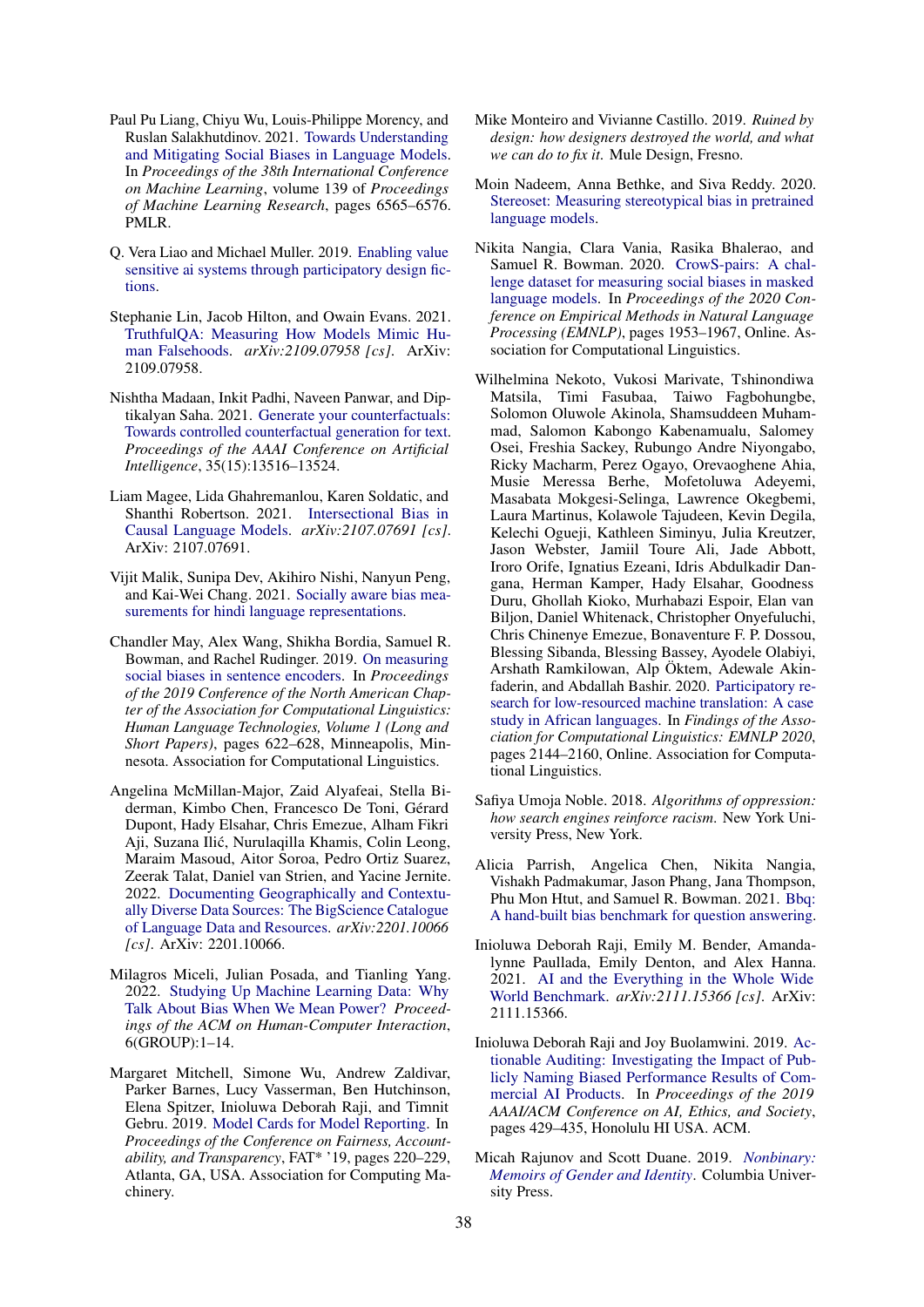- <span id="page-13-3"></span>Rachel Rudinger, Jason Naradowsky, Brian Leonard, and Benjamin Van Durme. 2018. [Gender bias in](https://doi.org/10.18653/v1/N18-2002) [coreference resolution.](https://doi.org/10.18653/v1/N18-2002) In *Proceedings of the 2018 Conference of the North American Chapter of the Association for Computational Linguistics: Human Language Technologies, Volume 2 (Short Papers)*, pages 8–14, New Orleans, Louisiana. Association for Computational Linguistics.
- <span id="page-13-6"></span>Nithya Sambasivan, Erin Arnesen, Ben Hutchinson, Tulsee Doshi, and Vinodkumar Prabhakaran. 2021. [Re-imagining Algorithmic Fairness in India and Be](https://doi.org/10.1145/3442188.3445896)[yond.](https://doi.org/10.1145/3442188.3445896) In *Proceedings of the 2021 ACM Conference on Fairness, Accountability, and Transparency*, pages 315–328, Virtual Event Canada. ACM.
- <span id="page-13-12"></span>Victor Sanh, Albert Webson, Colin Raffel, Stephen H. Bach, Lintang Sutawika, Zaid Alyafeai, Antoine Chaffin, Arnaud Stiegler, Teven Le Scao, Arun Raja, Manan Dey, M. Saiful Bari, Canwen Xu, Urmish Thakker, Shanya Sharma Sharma, Eliza Szczechla, Taewoon Kim, Gunjan Chhablani, Nihal Nayak, Debajyoti Datta, Jonathan Chang, Mike Tian-Jian Jiang, Han Wang, Matteo Manica, Sheng Shen, Zheng Xin Yong, Harshit Pandey, Rachel Bawden, Thomas Wang, Trishala Neeraj, Jos Rozen, Abheesht Sharma, Andrea Santilli, Thibault Fevry, Jason Alan Fries, Ryan Teehan, Stella Biderman, Leo Gao, Tali Bers, Thomas Wolf, and Alexander M. Rush. 2021. [Mul](http://arxiv.org/abs/2110.08207)[titask Prompted Training Enables Zero-Shot Task](http://arxiv.org/abs/2110.08207) [Generalization.](http://arxiv.org/abs/2110.08207) *arXiv:2110.08207 [cs]*. ArXiv: 2110.08207.
- <span id="page-13-14"></span>Maarten Sap, Swabha Swayamdipta, Laura Vianna, Xuhui Zhou, Yejin Choi, and Noah A. Smith. 2021. [Annotators with Attitudes: How Annotator Be](http://arxiv.org/abs/2111.07997)[liefs And Identities Bias Toxic Language Detection.](http://arxiv.org/abs/2111.07997) *arXiv:2111.07997 [cs]*. ArXiv: 2111.07997.
- <span id="page-13-8"></span>Daniel Schiff. 2020. [Principles to Practices for Re](https://arxiv.org/abs/2006.04707)[sponsible AI: Closing the Gap.](https://arxiv.org/abs/2006.04707) *2020 European Conference on AI Workshop on Advancing Towards the SDGs*.
- <span id="page-13-13"></span>Shanya Sharma, Manan Dey, and Koustuv Sinha. 2021. [Evaluating gender bias in natural language inference.](http://arxiv.org/abs/2105.05541)
- <span id="page-13-5"></span>Emily Sheng, Kai-Wei Chang, Prem Natarajan, and Nanyun Peng. 2021. [Societal Biases in Language](https://doi.org/10.18653/v1/2021.acl-long.330) [Generation: Progress and Challenges.](https://doi.org/10.18653/v1/2021.acl-long.330) In *Proceedings of the 59th Annual Meeting of the Association for Computational Linguistics and the 11th International Joint Conference on Natural Language Processing (Volume 1: Long Papers)*, pages 4275–4293, Online. Association for Computational Linguistics.
- <span id="page-13-0"></span>Emily Sheng, Kai-Wei Chang, Premkumar Natarajan, and Nanyun Peng. 2019. [The Woman Worked as a](https://doi.org/10.18653/v1/D19-1339) [Babysitter: On Biases in Language Generation.](https://doi.org/10.18653/v1/D19-1339) In *Proceedings of the 2019 Conference on Empirical Methods in Natural Language Processing and the 9th International Joint Conference on Natural Language Processing (EMNLP-IJCNLP)*, pages 3405– 3410, Hong Kong, China. Association for Computational Linguistics.
- <span id="page-13-15"></span>Shaden Smith, Mostofa Patwary, Brandon Norick, Patrick LeGresley, Samyam Rajbhandari, Jared Casper, Zhun Liu, Shrimai Prabhumoye, George Zerveas, Vijay Korthikanti, Elton Zhang, Rewon Child, Reza Yazdani Aminabadi, Julie Bernauer, Xia Song, Mohammad Shoeybi, Yuxiong He, Michael Houston, Saurabh Tiwary, and Bryan Catanzaro. 2022. [Using DeepSpeed and Megatron to Train](http://arxiv.org/abs/2201.11990) [Megatron-Turing NLG 530B, A Large-Scale Gen](http://arxiv.org/abs/2201.11990)[erative Language Model.](http://arxiv.org/abs/2201.11990) *arXiv:2201.11990 [cs]*. ArXiv: 2201.11990.
- <span id="page-13-2"></span>Dean Spade. 2015. *[Normal Life: Administrative Vio](https://doi.org/10.1215/9780822374794)[lence, Critical Trans Politics, and the Limits of Law](https://doi.org/10.1215/9780822374794)*. Duke University Press.
- <span id="page-13-7"></span>Karolina Stanczak and Isabelle Augenstein. 2021. [A](http://arxiv.org/abs/2112.14168) [Survey on Gender Bias in Natural Language Process](http://arxiv.org/abs/2112.14168)[ing.](http://arxiv.org/abs/2112.14168) *arXiv:2112.14168 [cs]*. ArXiv: 2112.14168.
- <span id="page-13-10"></span>Gabriel Stanovsky, Noah A. Smith, and Luke Zettlemoyer. 2019. [Evaluating gender bias in machine](https://doi.org/10.18653/v1/P19-1164) [translation.](https://doi.org/10.18653/v1/P19-1164) In *Proceedings of the 57th Annual Meeting of the Association for Computational Linguistics*, pages 1679–1684, Florence, Italy. Association for Computational Linguistics.
- <span id="page-13-9"></span>Arjun Subramonian. 2021. [Allennlp: Fairness and bias](https://guide.allennlp.org/fairness) [mitigation.](https://guide.allennlp.org/fairness)
- <span id="page-13-4"></span>Tony Sun, Andrew Gaut, Shirlyn Tang, Yuxin Huang, Mai ElSherief, Jieyu Zhao, Diba Mirza, Elizabeth Belding, Kai-Wei Chang, and William Yang Wang. 2019. [Mitigating Gender Bias in Natural Language](https://doi.org/10.18653/v1/P19-1159) [Processing: Literature Review.](https://doi.org/10.18653/v1/P19-1159) In *Proceedings of the 57th Annual Meeting of the Association for Computational Linguistics*, pages 1630–1640, Florence, Italy. Association for Computational Linguistics.
- <span id="page-13-1"></span>Zeerak Talat, Smarika Lulz, Joachim Bingel, and Isabelle Augenstein. 2021. [Disembodied Machine](http://arxiv.org/abs/2101.11974) [Learning: On the Illusion of Objectivity in NLP.](http://arxiv.org/abs/2101.11974) ArXiv: 2101.11974.
- <span id="page-13-11"></span>Samson Tan, Shafiq Joty, Min-Yen Kan, and Richard Socher. 2020. [It's morphin' time! Combating linguis](https://doi.org/10.18653/v1/2020.acl-main.263)[tic discrimination with inflectional perturbations.](https://doi.org/10.18653/v1/2020.acl-main.263) In *Proceedings of the 58th Annual Meeting of the Association for Computational Linguistics*, pages 2920– 2935, Online. Association for Computational Linguistics.
- <span id="page-13-16"></span>Romal Thoppilan, Daniel De Freitas, Jamie Hall, Noam Shazeer, Apoorv Kulshreshtha, Heng-Tze Cheng, Alicia Jin, Taylor Bos, Leslie Baker, Yu Du, YaGuang Li, Hongrae Lee, Huaixiu Steven Zheng, Amin Ghafouri, Marcelo Menegali, Yanping Huang, Maxim Krikun, Dmitry Lepikhin, James Qin, Dehao Chen, Yuanzhong Xu, Zhifeng Chen, Adam Roberts, Maarten Bosma, Vincent Zhao, Yanqi Zhou, Chung-Ching Chang, Igor Krivokon, Will Rusch, Marc Pickett, Pranesh Srinivasan, Laichee Man, Kathleen Meier-Hellstern, Meredith Ringel Morris, Tulsee Doshi, Renelito Delos Santos, Toju Duke, Johnny Soraker, Ben Zevenbergen, Vinodkumar Prabhakaran,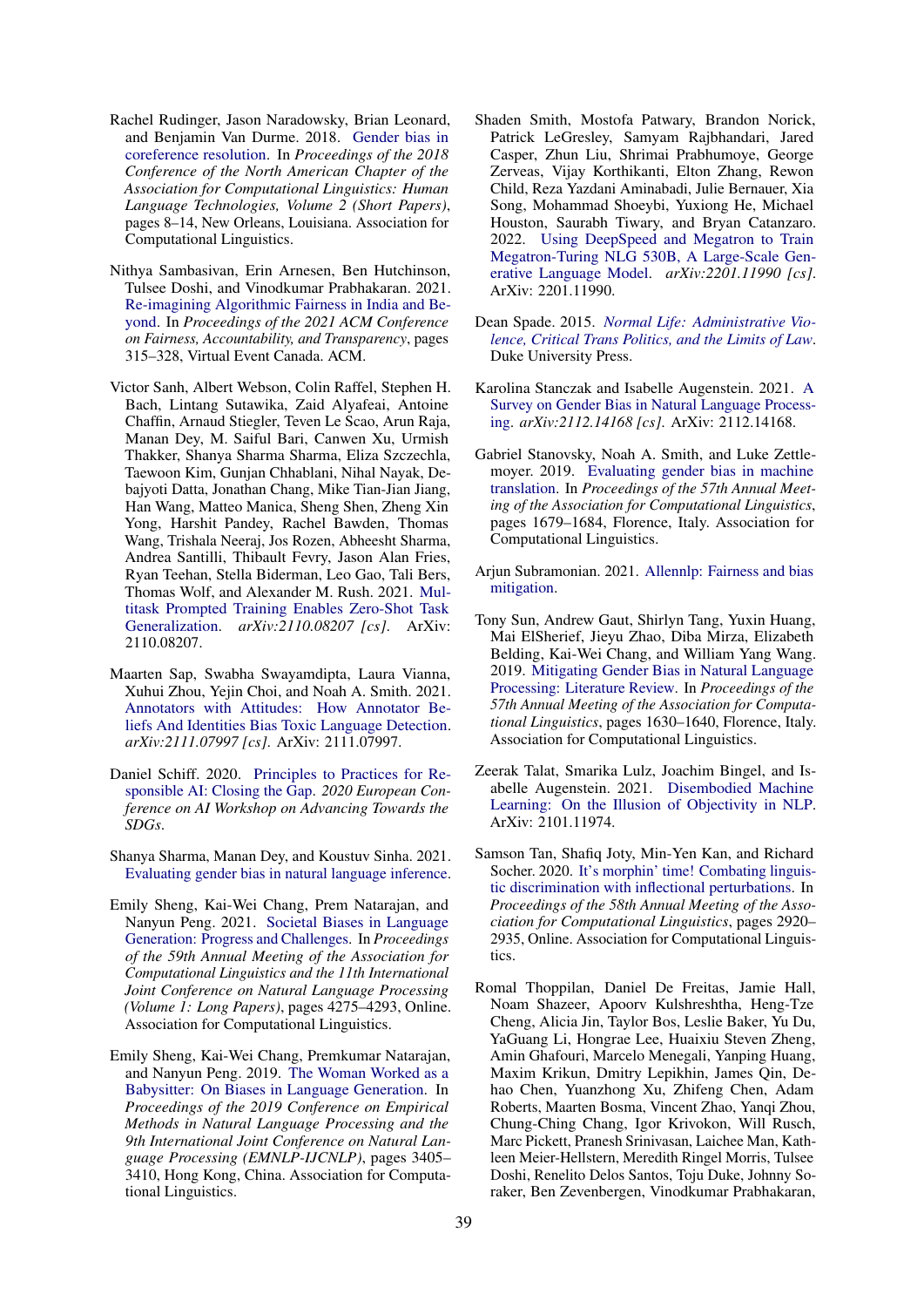Mark Diaz, Ben Hutchinson, Kristen Olson, Alejandra Molina, Erin Hoffman-John, Josh Lee, Lora Aroyo, Ravi Rajakumar, Alena Butryna, Matthew Lamm, Viktoriya Kuzmina, Joe Fenton, Aaron Cohen, Rachel Bernstein, Ray Kurzweil, Blaise Aguera-Arcas, Claire Cui, Marian Croak, Ed Chi, and Quoc Le. 2022. [LaMDA: Language Models for Dia](http://arxiv.org/abs/2201.08239)[log Applications.](http://arxiv.org/abs/2201.08239) *arXiv:2201.08239 [cs]*. ArXiv: 2201.08239.

- <span id="page-14-7"></span>Nanna Thylstrup and Zeerak Talat. 2020. [Detecting](https://doi.org/10.2139/ssrn.3709719) ['Dirt' and 'Toxicity': Rethinking Content Moderation](https://doi.org/10.2139/ssrn.3709719) [as Pollution Behaviour.](https://doi.org/10.2139/ssrn.3709719) *SSRN Electronic Journal*.
- <span id="page-14-3"></span>Nenad Tomasev, Kevin R. McKee, Jackie Kay, and Shakir Mohamed. 2021. *[Fairness for Unobserved](https://doi.org/10.1145/3461702.3462540) [Characteristics: Insights from Technological Impacts](https://doi.org/10.1145/3461702.3462540) [on Queer Communities](https://doi.org/10.1145/3461702.3462540)*, page 254–265. Association for Computing Machinery, New York, NY, USA.
- <span id="page-14-8"></span>Antti Virtanen, Jenna Kanerva, Rami Ilo, Jouni Luoma, Juhani Luotolahti, Tapio Salakoski, Filip Ginter, and Sampo Pyysalo. 2019. [Multilingual is not enough:](http://arxiv.org/abs/1912.07076) [BERT for Finnish.](http://arxiv.org/abs/1912.07076) *arXiv:1912.07076 [cs]*. ArXiv: 1912.07076.
- <span id="page-14-1"></span>Eric Wallace, Shi Feng, Nikhil Kandpal, Matt Gardner, and Sameer Singh. 2019. [Universal adversarial trig](https://doi.org/10.18653/v1/D19-1221)[gers for attacking and analyzing NLP.](https://doi.org/10.18653/v1/D19-1221) In *Proceedings of the 2019 Conference on Empirical Methods in Natural Language Processing and the 9th International Joint Conference on Natural Language Processing (EMNLP-IJCNLP)*, pages 2153–2162, Hong Kong, China. Association for Computational Linguistics.
- <span id="page-14-5"></span>Tianlu Wang, Jieyu Zhao, Mark Yatskar, Kai-Wei Chang, and Vicente Ordonez. 2019. [Balanced](https://doi.org/10.1109/ICCV.2019.00541) [Datasets Are Not Enough: Estimating and Mitigating](https://doi.org/10.1109/ICCV.2019.00541) [Gender Bias in Deep Image Representations.](https://doi.org/10.1109/ICCV.2019.00541) In *2019 IEEE/CVF International Conference on Computer Vision (ICCV)*, pages 5309–5318, Seoul, Korea (South). IEEE.
- <span id="page-14-9"></span>Laura Weidinger, John Mellor, Maribeth Rauh, Conor Griffin, Jonathan Uesato, Po-Sen Huang, Myra Cheng, Mia Glaese, Borja Balle, Atoosa Kasirzadeh, Zac Kenton, Sasha Brown, Will Hawkins, Tom Stepleton, Courtney Biles, Abeba Birhane, Julia Haas, Laura Rimell, Lisa Anne Hendricks, William Isaac, Sean Legassick, Geoffrey Irving, and Iason Gabriel. 2021a. [Ethical and social risks of harm from Lan](http://arxiv.org/abs/2112.04359)[guage Models.](http://arxiv.org/abs/2112.04359) *arXiv:2112.04359 [cs]*. ArXiv: 2112.04359.
- <span id="page-14-11"></span>Laura Weidinger, John Mellor, Maribeth Rauh, Conor Griffin, Jonathan Uesato, Po-Sen Huang, Myra Cheng, Mia Glaese, Borja Balle, Atoosa Kasirzadeh, et al. 2021b. Ethical and social risks of harm from language models. *arXiv preprint arXiv:2112.04359*.
- <span id="page-14-4"></span>Sarah West, Meredith Whittaker, and Kate Crawford. 2019. [Discriminating Systems: Gender, Race, and](https://ainowinstitute.org/ discriminatingsystems.html) [Power in AI.](https://ainowinstitute.org/ discriminatingsystems.html) Technical report, AI Now Institute, New York.
- <span id="page-14-0"></span>Langdon Winner. 1980. Do artifacts have politics? *Daedalus*, pages 121–136.
- <span id="page-14-2"></span>Jieyu Zhao, Tianlu Wang, Mark Yatskar, Vicente Ordonez, and Kai-Wei Chang. 2018. [Gender bias in](https://doi.org/10.18653/v1/N18-2003) [coreference resolution: Evaluation and debiasing](https://doi.org/10.18653/v1/N18-2003) [methods.](https://doi.org/10.18653/v1/N18-2003) In *Proceedings of the 2018 Conference of the North American Chapter of the Association for Computational Linguistics: Human Language Technologies, Volume 2 (Short Papers)*, pages 15–20, New Orleans, Louisiana. Association for Computational Linguistics.
- <span id="page-14-6"></span>Pei Zhou, Weijia Shi, Jieyu Zhao, Kuan-Hao Huang, Muhao Chen, Ryan Cotterell, and Kai-Wei Chang. 2019. [Examining Gender Bias in Languages with](https://doi.org/10.18653/v1/D19-1531) [Grammatical Gender.](https://doi.org/10.18653/v1/D19-1531) In *Proceedings of the 2019 Conference on Empirical Methods in Natural Language Processing and the 9th International Joint Conference on Natural Language Processing (EMNLP-IJCNLP)*, pages 5275–5283, Hong Kong, China. Association for Computational Linguistics.
- <span id="page-14-10"></span>Ran Zmigrod, Sabrina Mielke, Hanna Wallach, and Ryan Cotterell. 2019. [Counterfactual Data Aug](https://doi.org/10.18653/v1/P19-1161)[mentation for Mitigating Gender Stereotypes in Lan](https://doi.org/10.18653/v1/P19-1161)[guages with Rich Morphology.](https://doi.org/10.18653/v1/P19-1161) In *Proceedings of the 57th Annual Meeting of the Association for Computational Linguistics*, pages 1651–1661, Florence, Italy. Association for Computational Linguistics.

## A Acknowledgments

The work presented in this paper is the outcome of the discussions and work within the BigScience initiative. Notably, we would like to acknowledge Ioana Baldini and Xudong Sheng, who contributed significantly to an earlier iteration and whose work served as a foundation for the specific contributions and arguments of this paper.

### B Credit Author Statement

We follow the recommendations and taxonomy provided by [Allen et al.](#page-8-21) [\(2019\)](#page-8-21) to determine and outline author contributions.

Stella Biderman: Writing — Original Draft (Sec-tion [4\)](#page-4-1), Writing — Review & Editing.

Miruna Clinciu: Conceptualization, Writing — Original Draft (Section [3\)](#page-2-0), Writing — Review & Editing (Section [3.5\)](#page-4-2).

Manan Dey: Writing — Original draft preparation (Section [5\)](#page-5-0), Writing — Review and Editing.

Shayne Longpre: Writing — Original draft preparation (Section [1](#page-0-1)[–2\)](#page-0-2), Writing — Review & Editing (Section [3\)](#page-2-0).

Alexandra Sasha Luccioni: Writing — Original Draft (Section [4\)](#page-4-1), Writing — Review & Editing.

Maraim Masoud: Conceptualization, Writing -Original draft preparation (Section [4\)](#page-4-1), Writing — Review & Editing (Section [4\)](#page-4-1).

Margaret Mitchell: Writing — Original draft & Review & Editing.

Aurélie Névéol: Supervision, Writing — Original draft preparation (Abstract, Section [3\)](#page-2-0), Writing — Review & Editing.